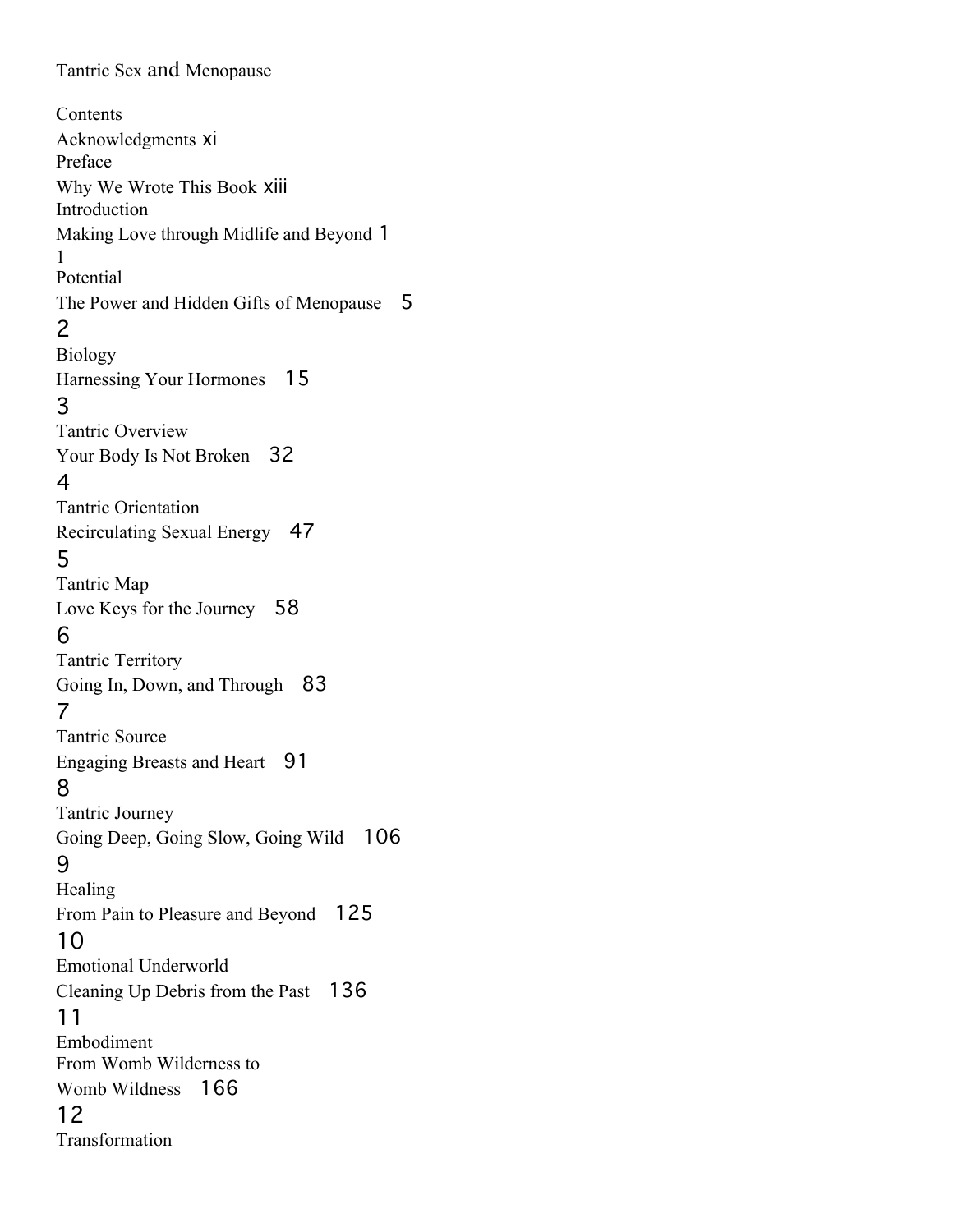Love Is a State of Being 195

Recommended Books and Resources 201 About the Authors 205 1 Potential The Power and Hidden Gifts of Menopause

> *In Celtic cultures, the young maiden was seen as the flower; the mother, the fruit; and the elder woman, the seed. The seed is the part that contains the knowledge and potential of all the other parts within it.*

> > CHRISTIANE NORTHRUP, M.D., *WOMEN'S BODIES, WOMEN'S WISDOM*

THROUGH THIS POETIC AND PROFOUND description we are absorbed into a world where the role and presence of the elder woman was revered, respected, and held value. It was a world in which a woman was nurtured through the next stage by her elders with love, reassurance, wisdom, and encouragement to go inward, to rest deeply within, to sense the wellspring of her spirit and intuitive knowing; to feel herself from within her being. By contrast, a Westernized woman today is faced with a constant focus on the outer world and the way it perceives her, and a barrage of imagery and information telling her to be younger, look younger, and avoid as much as possible the process of aging. She needs to have grown up or somehow become immersed in cultures that value *all* the stages of womanhood in order for her to naturally feel her innate worth at this time.

One such culture is the Maya, whose traditions provide very specific care for a woman's body from girlhood onward through menstruation, pregnancy, birthing, mothering, and beyond. In Western culture, when it comes to life transitions for both men and women, we are lost in ignorance. In so many traditions and indigenous societies, and in much of our past genetic heritage, the knowledge of the body and what happens along the way is passed on with far more grace and insight than in ours. Instead we find our information in books and on the internet, never really knowing what or whom to believe or trust in the flood of information available to us, which is often tainted by a medical patriarchal mindset.

However, the silence that our forebears may have lived through around this transition is being broken, and that's definitely a good thing, but it is exceedingly common in the Western world that women are still not equipped with enough knowledge or support to move through menopause with more ease. As a culture we handle the menopause transition in a way very similar to the way we handle the onset of menstruation in earlier life, where there is typically very little support for the young girl moving into womanhood.

As women our bodies have a tremendous impact on our daily lives through menstruation, pregnancy, birthing, motherhood, and then menopause, in a way that men do not experience. All of these transitions change a woman, and if she listens deeply, the transition of menopause can carry profound wisdom that seems to simply arise within her—intuitive wisdom that can inform, transform, and cherish. It can change a woman's psyche, inviting her into her own awakening. Hot flashes (or flushes) can be seen not only as annoying occurrences but as a phenomenon in the body to be inquired into and be curious about. Therefore, menopause can be a powerful and transformational doorway ushering her into the next stage of a woman's life.

Yet tragically, the modern medical model and society in general puts the aging woman on the shelf. Men her age are sometimes looking for younger women and her self-esteem gets a battering, while at the same time she is expected to be all for everyone—including in the bedroom—and she may never really feel as if she is living up to that. Many women have passed through the intense mothering phase or have simply arrived at a stage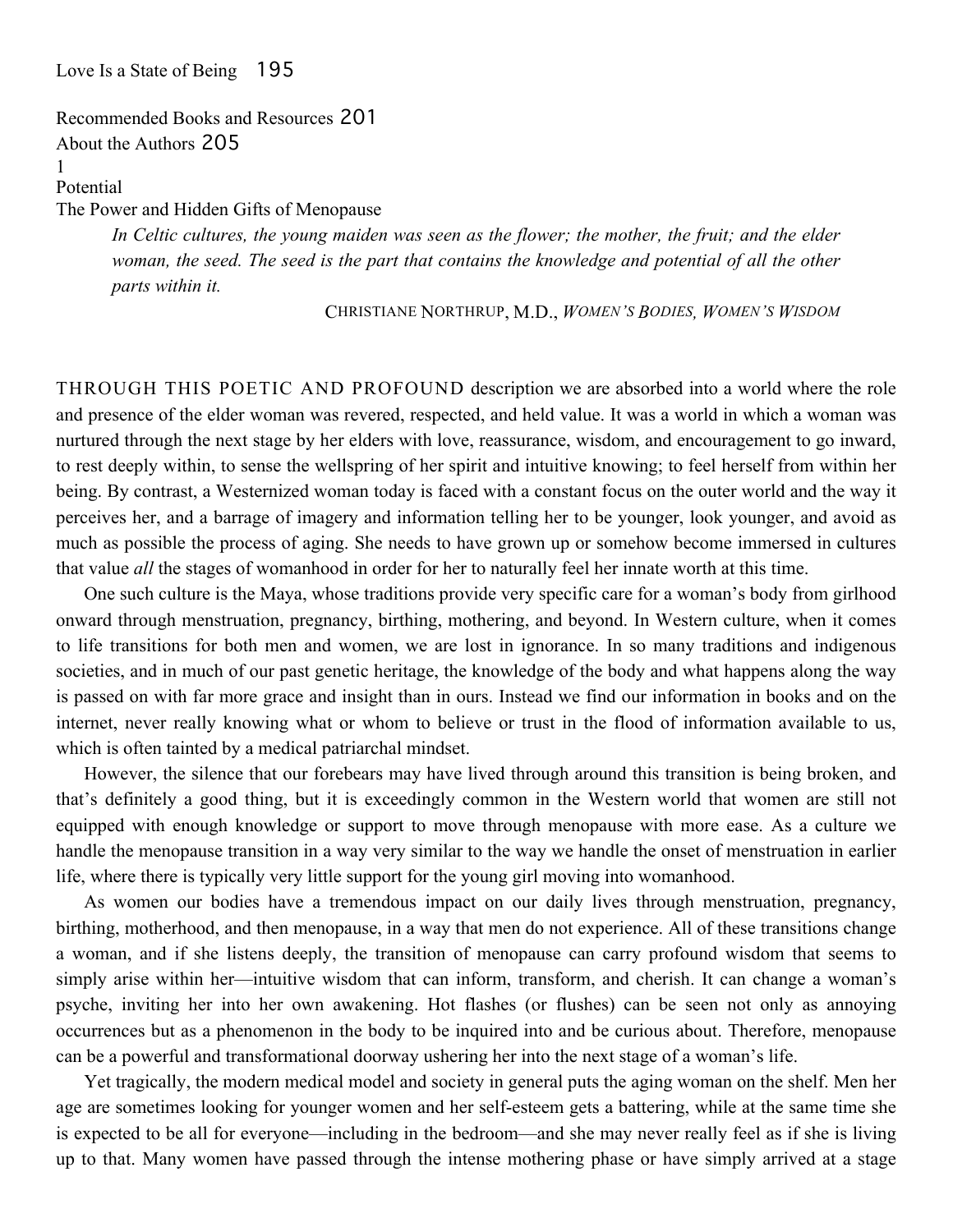where they don't feel able to continue living the way they have been.

In this situation a woman can evaluate the known risks and opt to make minimal adjustments. Or she may see the potential rewards and find a new resolve to increasingly honor her body more, to not compromise anymore—sexually or in family, work, or friendships—and consciously make a shift. Sometimes such a step means the end of a relationship or marriage, or at least it may precipitate upheaval. It may mean finding a new purpose, reinventing herself, or moving into her later-life's calling, sharing more of her creative gifts. She may feel called to be in more active service in her community or as a grandparent. Not least of all, she may experience a new awakening in her sexuality. Some women find that their lives improve immensely after menopause, that they are happier, healthier, and enjoy a fulfilling sex life. They often have a new and irreverent boldness to say what they think and do what they want. The bold one replaces the "good girl" as she begins to make more choices that please her, instead of always pleasing others. She becomes less willing to make excuses or compromises for others. By this time, women who have allowed others to step over their boundaries, violate them, cross them, and perhaps walk all over them seem to draw a line in the sand. It's as if their hormones are calling to them to stand up, step up, and show up in a way that was never before apparent. A welcome and incredibly empowering bonus is that she can now make love without any possibility or fear of becoming pregnant.

However, for others clearly it's a very different story. Some women feel quite broken and emotionally distraught during menopause, and carry a deep lack of self-worth, shame, even self-hatred, for not living up to the expectations of society, peers, family, or even self. Without adequate support, a woman may flounder and fall into depression and anxiety and can shut down on the emotional, physical, and sexual -levels. In the privacy of her own company, a woman may despair at the sight of her skin that was once beautiful, supple, and glowing and is now showing signs of age. Women are social creatures who generally value connecting. The separation within families, each living in separate homes cut off from others, leaves some women feeling isolated and unfulfilled. Women can easily slip through the social cracks at this stage, and sometimes develop illnesses, gain unwanted weight, or have a myriad of health issues.

At this time women need to be together to support and nurture one another, to acknowledge and strengthen each other. A woman who is more supported, informed, and aware of her potential and the potency of this phase of her life can rise through it like a phoenix that empowers the next stage.

This is the life phase in which a woman who has followed society's mandates by rote has the potential to awaken to her own self. She is being called to dig deeper than the identity of wife, partner, mother, or profession to find something that can continually sustain and nourish her from within throughout her mature years.

## Menopause Life Expectancy

An estimated 6,000 U.S. women reach menopause every day (more than 2 million a year). With a life expectancy in the Western world estimated at 79.7 years, a woman who reaches the age of 54 can now reasonably expect to live to at least the age of 84, barring an unforeseen health crisis or accident.\* \*Source: www.menopause.org.

# WOMEN'S LONGEST LIFE PHASE

Given the statistics in the box above, at least one-third of a woman's life on earth will be spent as a menopausal woman, and for some it will be half her life. In a world that gives little value to the aging population, where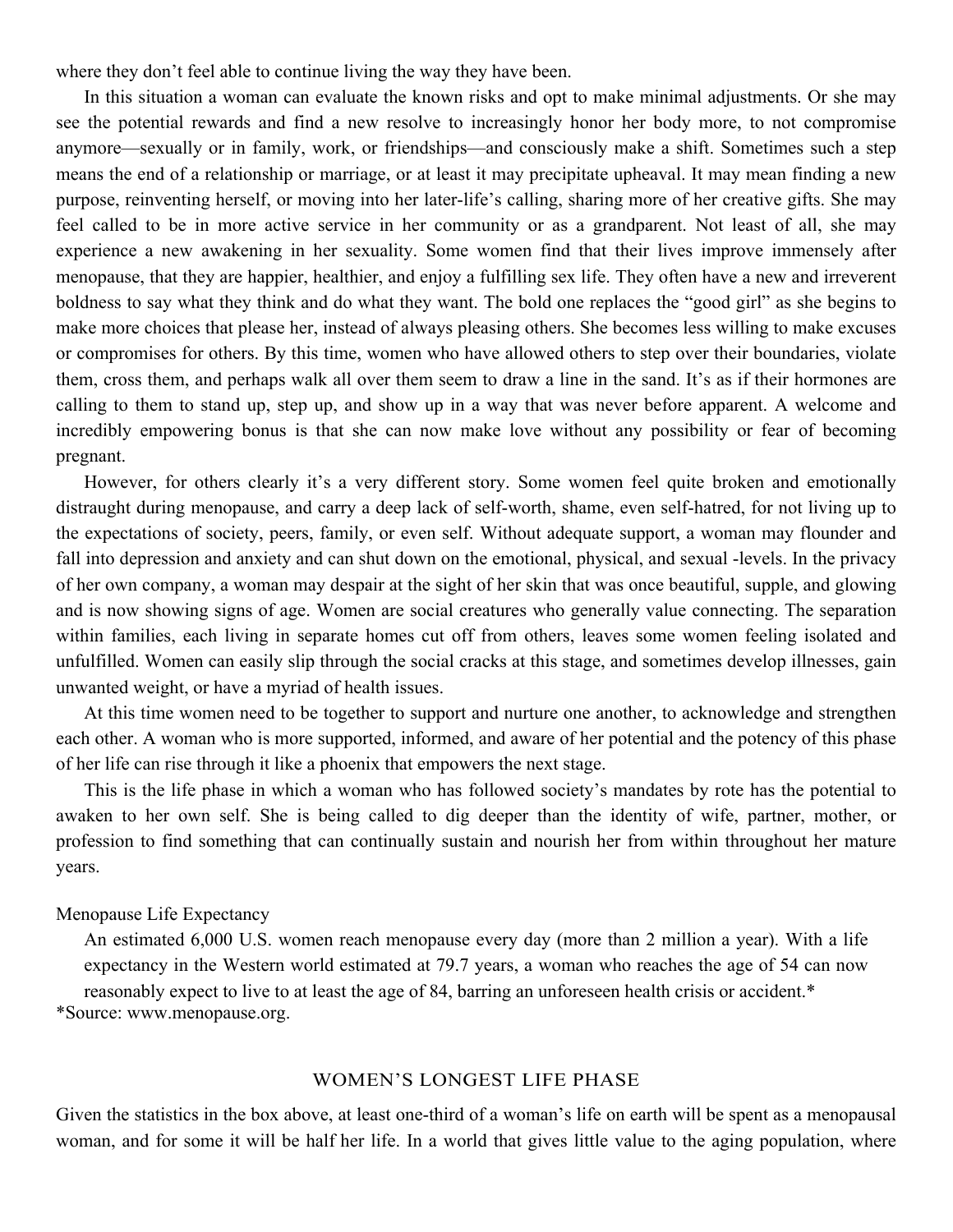youthfulness is a multibillion-dollar business, the prospect of moving through the change of life may never have been more daunting or disheartening than it is now. Women are constantly besieged by imagery in the media suggesting that youth is to be worshipped and aging is to be feared. Due to increased means of communication and prolonged lifespan, we are the first civilization to be confronted with this kind of "aging phenomenon." Yet, as noted above, for those who move with ease through menopause, this is a substantial amount of time in which to develop and celebrate a personal renaissance.

#### *Beyond Society's Limitations*

Again, more than ever previously, women are being called to redefine themselves beyond the lens of advertising, and beyond the lens of our social and sexual conditioning. Somehow women need to bridge the gap to this next stage of life if they are to be happy, empowered, and inspired. Somehow they must make meaning of their lives to go beyond society's limitations.

## *Loss of Interest in Sex*

While some report feeling freed from the fears of pregnancy, many menopausal women find that the desire for intimacy simply has become nonexistent—they groan at the mention of the word *sex,* and feel resigned to the fact that sex as they know it is no longer satisfying. Sex has become "less important," yet they may still experience stress in their relationship. Could this stress possibly be the unacknowledged sexual tensions, hurts, and disappointments that can occur between man and woman? Or possibly a loud call from her psyche and body begging her to question whether the conventional way of making love still works for her?

Often a strong voice begins to call out in relation to sex. Through menopause a woman can begin to find her own voice and listen to a deeper one calling from inside. "Not this again . . ." If her pattern has been to please man, which is a very deep imprinting in all women, then her internal radar system is on high alert by this time, telling her *No more!*

But she is often flailing to find a solution because her heart still yearns for the intimacy of relationship, yet her body may not go where it used to go with conventional sex. She may feel herself in a double bind because in so many relationships, sex is the gel that has brought a couple together intimately, yet now sex is the very thing that makes her feel more and more separate, driving her away from the very one she wants to love. In a way the aching love inside her just can't get out, it can't find a passage. Her emotions can at times become overwhelming and uncontrollable and her hormones may wreak havoc on her beautiful body.

# WHY TANTRA WORKS FOR MENOPAUSAL WOMEN

Through a more informed approach to sex and beginning to access the true source of her sexual vitality and its potential, a woman can open to herself again. The symptoms that up to 75 percent of women experience around menopause—loss of interest in sex/intimacy, dryness, thinning vaginal walls, pain, anxiety, and so on—can be a surprising doorway into the incredibly gentle and relaxing world of the tantric approach to her own body as an individual . . . and if she has a partner, to a more relaxed and more conscious way of making love.

In addition, and not only when she is moving through menopause, for a woman to see that she is an equal yet opposite force to man, complementary and not subsidiary to him, can be a welcome relief. Metaphorically, the power or force that went into the body's creation of eggs is now able to lie dormant, not to atrophy, shrink, and die, but to harness the truth of sex for higher means. At any time in a woman's life, again not just in menopause, shifting her awareness to a tantric, mindful approach allows her to experience sex as a generative,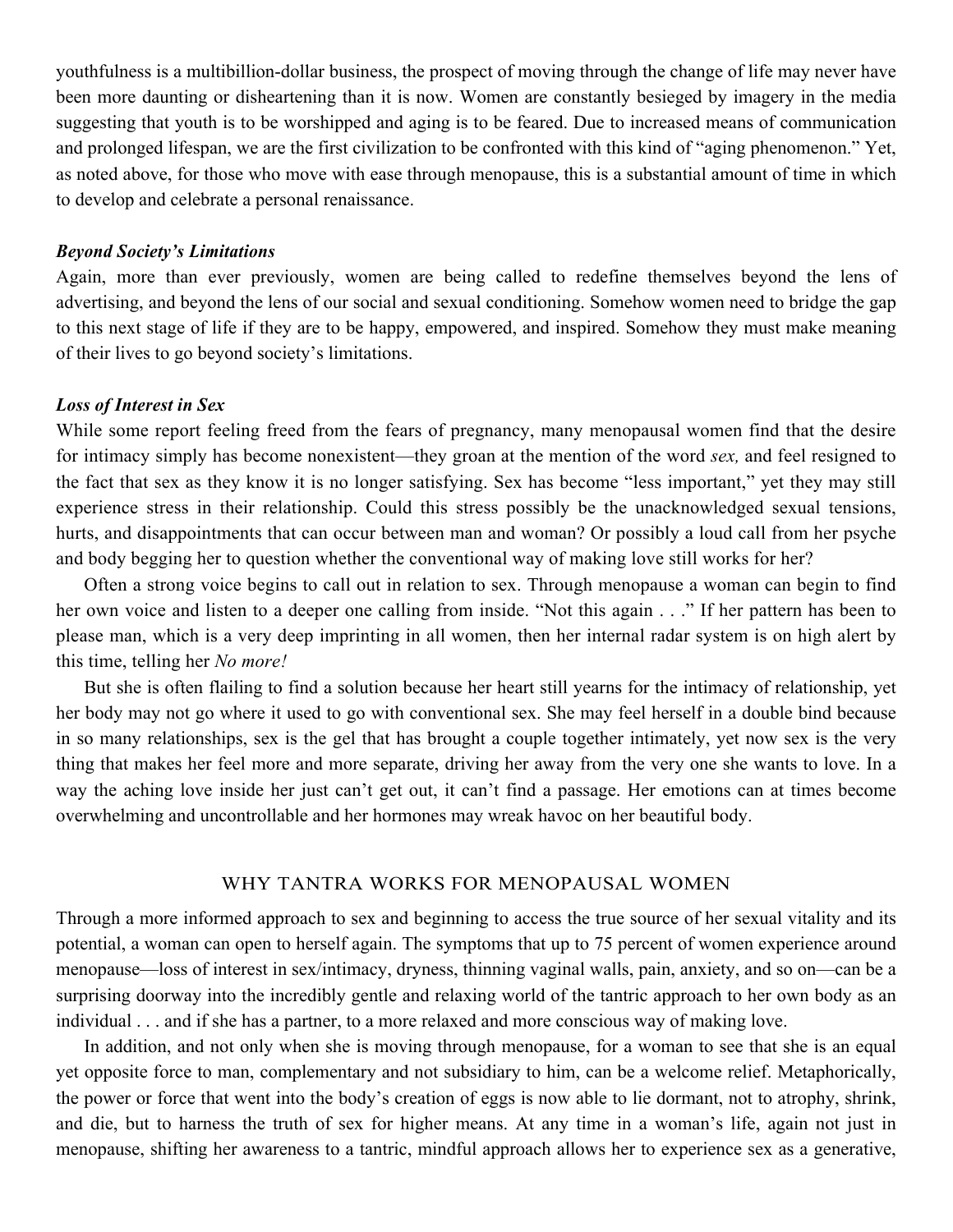enlivening force, not as a depleting, painful, or obligatory act. Instead of creating life for another, she finds she can begin to generate more life for herself.

The tantric Making Love approach that we both practice and teach offers the possibility of a long and lasting love affair with your own body and with your lover (if you have one), allowing you to step into the realm of cultivating your own sensual vitality and inner presence. Tantric sex, sometimes called "slow sex," is a beautiful bridge for a couple who are reaching their midlife years and starting to feel inevitable changes in their bodies. It's a time when heartfelt negotiation and communication between man and woman is important. Man can be welcomed into the world of sensitive awareness and, if he is open, he can discover a whole field of love and relaxation—one that brings release from what potentially can be a deeply concerning and disheartening pressure of sexual performance. No longer does he need to be working so hard at sex, getting it right. Instead the body and the genitals can be the guides. This is a welcome relief for both men and women.

#### *Pain during Intercourse*

Pain is frequently experienced during sex by women of all ages. For a woman who has had pain in the past yet still gone ahead with sex, there may be lot of tension and resistance to sex built into the tissues of her vagina, and indeed her whole body and psyche. In more sensitive and informed sex, in a safe environment, a woman is given more time and space for a true opening and awakening in the body. Along with the use of natural lubricant (see chapter 8), it allows a woman to relax more deeply into herself. She has space to be with her body on the inside, and perhaps find herself accessing something that may have been lost along the way—her exquisite internal feminine energies. The fragrance of love can suddenly become released, set free while making slow, sensual love.

With the common complaint around menopause of never really feeling ready for sex and experiencing vaginal dryness and pain, a slower, more conscious style of lovemaking gives her body more time to warm up. She is able to bring more awareness to her breasts as the energy-raising pole in her body, allowing her to come to a place of -physical readiness, which in turn completely transforms her experience.

Often the cause of vaginal pain is threefold: First, a woman's vagina at rest is not energetically ready to receive, the door is not yet truly open. Second, a man on entering into the vagina may push his penis into her body, with very little awareness in the penis itself, or of the way he is using it. His focus is more on "getting in there" as quickly as possible rather than on feeling his way gradually into the canal. This push makes the connection very physical, with no energy or awareness component, and thus is likely to cause pain. As soon as a man becomes more conscious of what he is doing and how, the ensuing slowness and sensitivity will relate to and communicate with the vaginal tissues, which in turn will relax and yield more easily. So in a high percentage of cases where there is pain, there is definitely a possibility to create a big shift in experience, as elaborated in chapters 8 and 9. The third cause of pain, as discussed in more detail in the next chapter, is lower levels of estrogen in the menopausal woman's body that naturally cause a thinning of the vaginal walls, which makes them more sensitive to abrasion and discomfort.

Alternately, for the woman who has no problems or challenges moving into lovemaking during menopause, the pace of a slower style of sex opens her to sensual frontiers perhaps not previously felt. She finds her body is more joyful than ever and she freely allows and relaxes into pleasure.

#### *Friction in the Vagina*

For women who do suffer from pain during sex, a conscious approach also implies a need for less friction caused by excessive movement of the penis inside the vagina, which can be the cause of the pain in the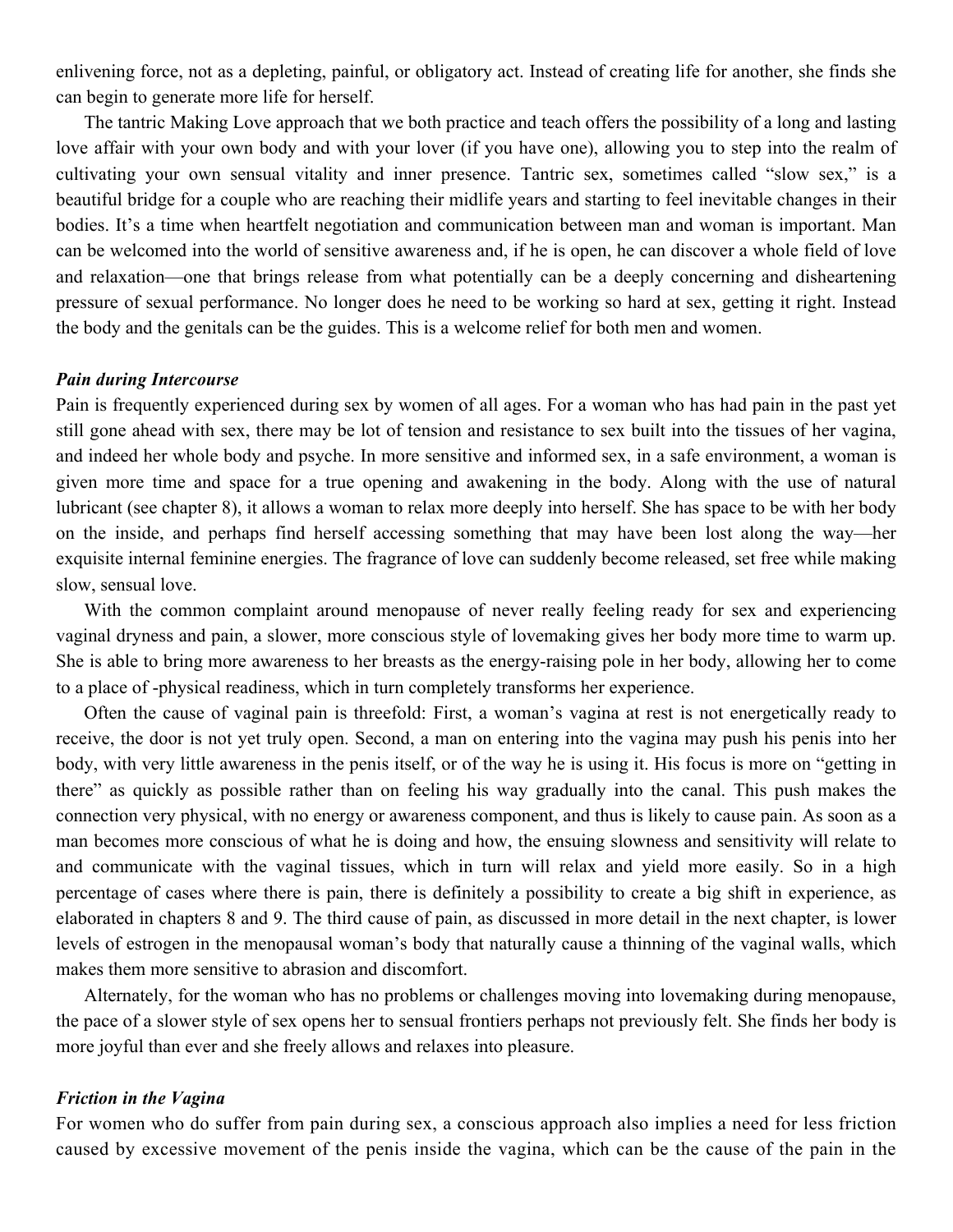first place. Pain also disturbs the vagina generally, making it more contracted and narrow, whereas with relaxation and awareness, the cells of the vaginal wall and indeed the whole pelvic area have time to soften and expand, readying to invite and receive a penis that becomes a welcome guest, rather than an invader and inflictor of pain.

One woman shares her story:

*For the last ten years, my husband and I haven't had sex and our intimacy involved cuddling and mutual masturbation. We decided to attend the retreat and within three days I was having my husband's penis inside me comfortably—even feeling great—for the first time in over ten years. I now have a deeper relationship with my husband through having a new paradigm for approaching love, not just sex.*

## *Expanding into Sensitivity*

As menopause can invite you to greater depth and more honesty as a woman, slowness in sex is also something you can integrate into your lovemaking at any stage. If you are already naturally sensitive and more attuned than most, being more conscious can help you become even more attuned. It's an ongoing circle of awareness and attunement. A tantric approach to lovemaking enables deep insights to be harvested in the psyche. Instead of being identified with the idea of aging, or of love outside of ourselves, it enables us to feel our bodies from the inside. There is a growing feeling that our bodies work perfectly in a beautiful, harmonious, divine way. It enables us to move through our days and open to pleasure freshly, using the senses as doorways. A menopausal body is pleading: Slow down! Be more receptive, more sensitive, more conscious!

Expanding into sensitivity heralds the sacredness of love, transformation, and a deep healing of earlier years in which life may have propelled us in unwanted directions. A shift in attitude can bring a newfound centering and trust in ourselves and our deepest body truths, which allow us to have more influence in sex—to steer it in the direction of love, presence, and awareness instead of being mechanical and focused on sensation rather than sensitivity.

Menopause is an individual quest or heroine's journey for each woman to find her own way armed with knowledge, information, and her intuition and deepened connection with her body. Then she can navigate her own path to power. But this is not "power over," it is a power within—one that can move mountains. This is the true power of woman. And this journey is not outward; it is an *inward* journey.

The menopause years invite a woman to become her own person—to leave the shackles of past identification of who she is, of her roles, and transform into an expression as unique and individual as she is, of presence and love. If a woman is on track she will grow increasingly more loving and more compassionate.

Like any journey, menopause changes you. It is an undeniable -gateway—a threshold. As the process is usually a gradual one, it's a slow unfolding, of initiation, of emerging. It is the grand walk into her elder years, "the second spring" as the Chinese refer to it. Menopause can potentially be a phase where a woman's sexual expression matures into something else, something deeper and more profound. There is no going back. This is the great power and potential of this incredible phase of your life.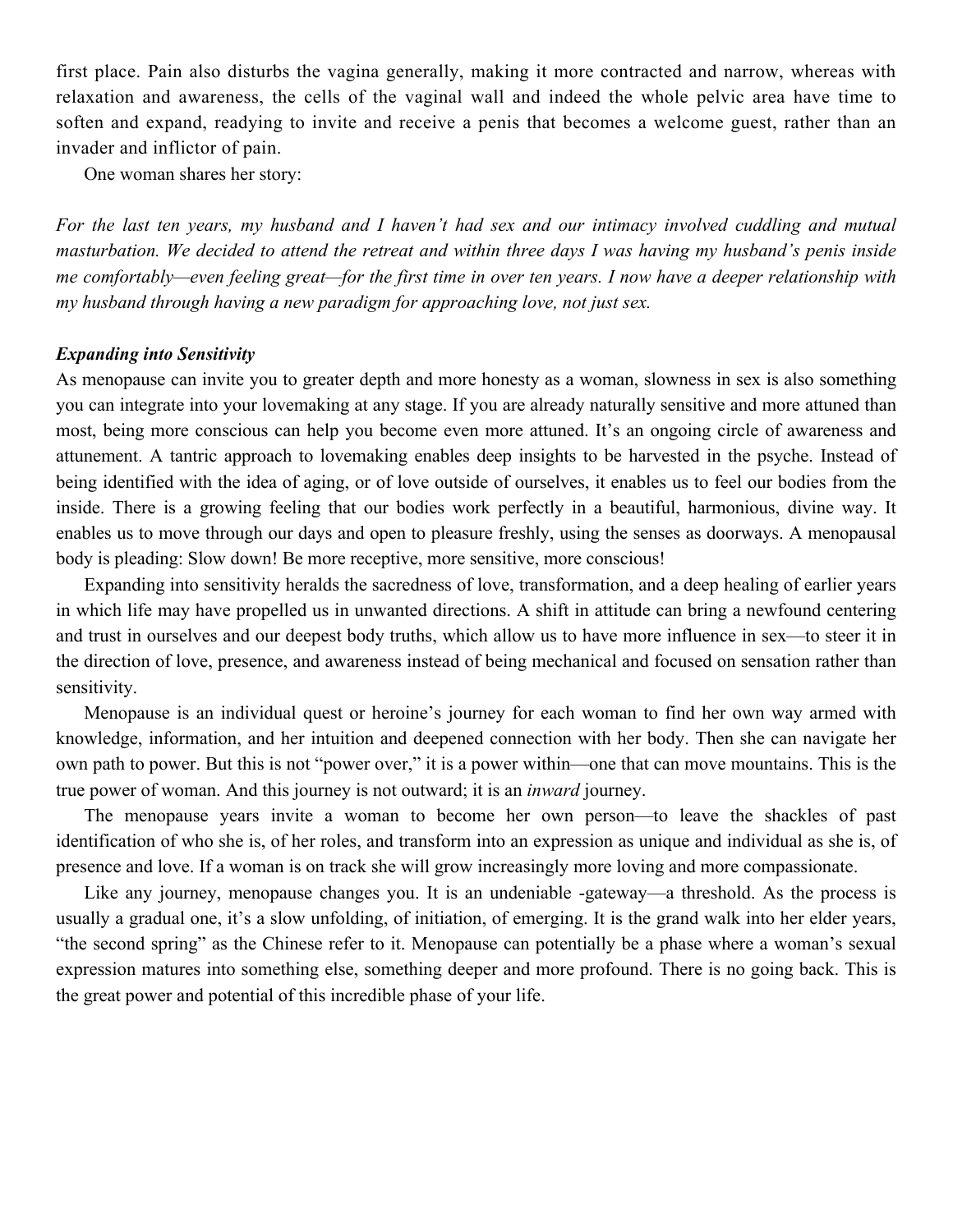# 2 Biology *Harnessing Your Hormones*

MANY WOMEN KNOW VERY LITTLE ABOUT the hormones in our female bodies. It's actually quite complicated so it is no wonder, and it is not the purpose of this book to go into the intricate workings of our hormones. However, we will give a general overview of what happens, as it is extremely interesting. What we do know about menopause is that our menstrual cycle changes, but it does not only mean irregular menses. The fascinating thing is that menopause involves every system of our bodies—not only the intelligent endocrine system, that is, the system that produces and regulates hormones, but also the digestive system, immune system, and nervous system.

The term *menopause* is commonly used to describe any of the changes a woman experiences either just before or after she stops menstruating, marking the end of her reproductive period and fertility. It can take approximately a ten-year span of many shifts and changes in the body. It is found that 15 percent of women have biochemistry that deals with the changes easily, and they cruise through menopause with few or no symptoms. However, that leaves a huge 85 percent who experience some or all of the symptoms: hot flashes, night sweats, sleep disturbance, irregular or heavy menses, vaginal discomfort (itching, dryness, soreness, or pain), headaches, or loss of memory. And one of the prime symptoms, as discussed, is women's general disinterest in sex. And no wonder, with all of that going on!

Menopause can start anywhere from the mid-thirties up to age sixty, with the average age between fortyseven and fifty-two. It can also occur suddenly if a woman has had a hysterectomy—-surgical removal of her womb, if it includes her ovaries—sending her into immediate menopause. Sudden menopause can also be precipitated by a shock to the body, either physical or emotional, such as a severe drop in weight or the death of a loved one. Essentially, menopause is activated when the ovaries no longer make estrogen and progesterone, two hormones needed for a woman's fertility, and a woman is generally referred to as officially being in menopause when her menstrual periods have ceased for one year. The time period immediately prior is known as perimenopause, meaning "around menopause." Perimenopause starts with changes in the menstrual cycle—often this will be months of skipped periods punctuated by periods of excessive bleeding so it's the actual time before menopause is reached. The average length of perimenopause is said to be about four years but can last anywhere from a few months to ten years.

Many women in their thirties and forties experience symptoms without even being aware of it. These may include fatigue, mood swings, depression and anxiety, unaccustomed irritability, and generally not feeling like yourself. Unless the ovaries have been surgically removed, estrogen levels do not diminish overnight; it's a gradual process. That's why many women may not even detect that they are in perimenopause, but simply think they are going a bit mad!

The hormonal system is so delicate that Leslie Kenton, author of *Passage to Power: Natural Menopause Revolution*, likens it to a never-ending symphony; as one "instrument" (hormone) comes to the fore, others recede into the background, the body always balancing and changing. A woman's estrogen and progesterone levels can change from one hour to the next and depend greatly on her thoughts, feelings, and emotions, as well as external events in her environment.

#### Definitions

**Perimenopause** begins when hormonal changes in the body and menstrual cycle start to occur. It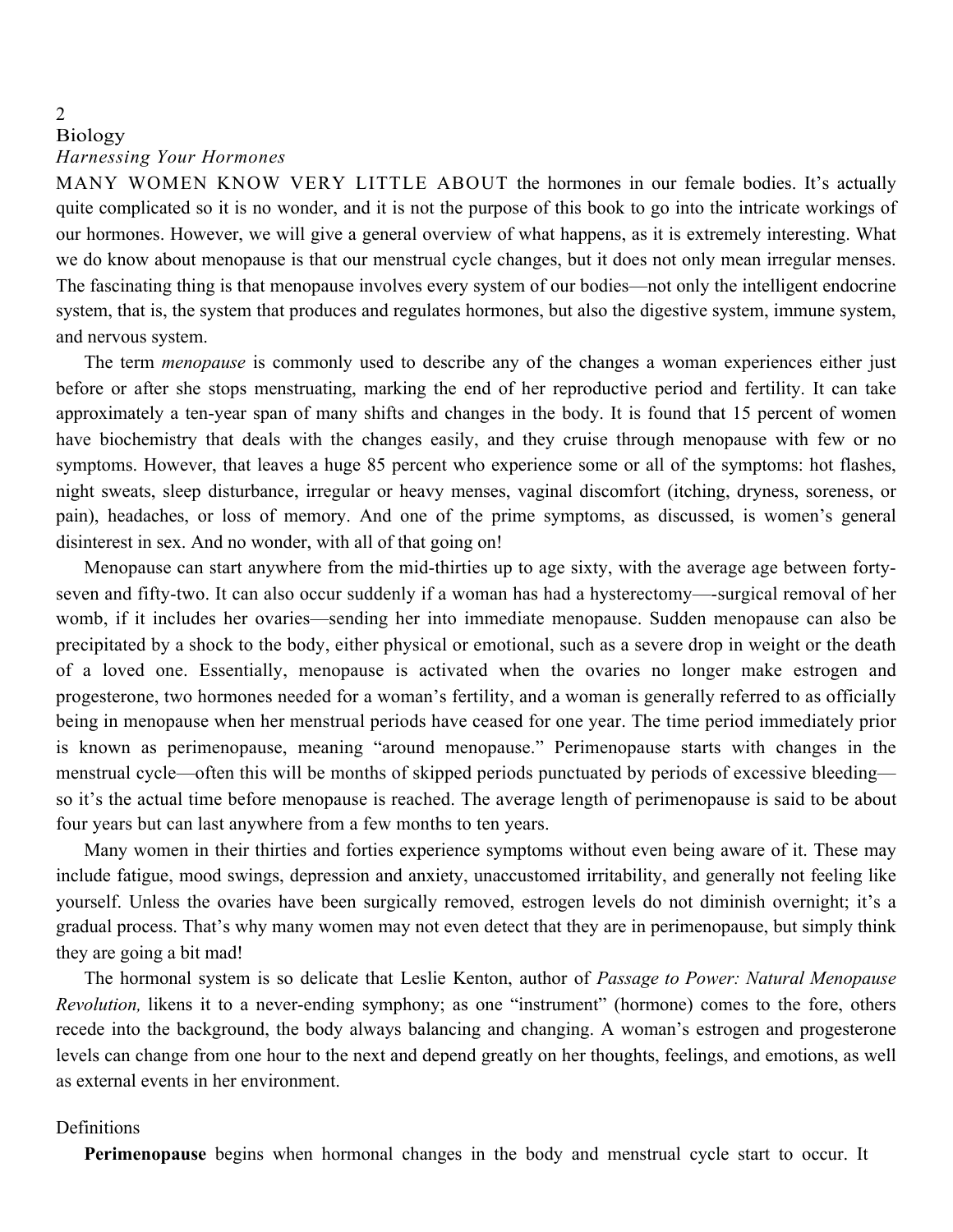continues until a woman's final menstrual period.

**Menopause** is the final menstrual cycle of a woman's life and signals the end of fertility. It is confirmed after twelve months with no menstruation.

**Postmenopause** is the time period after menopause.

As Kenton explains, the word *hormone* comes from a Greek word, *hormao,* which means "I excite." And this, she continues, is exactly what hormones do. "They are messenger chemicals made in minute quantities in the brain or in special endocrine glands, such as the thyroid, adrenals, pancreas, and ovaries—sometimes even in fat cells—and then carried in the bloodstream to distant parts of the body where they control, activate, and direct the ever-changing system and organ functions, urges, and feelings that are *you.*"

Kenton goes on to say that each woman is biochemically and spiritually unique, noting that, "So central are hormonal events to how women think and feel that it would be no exaggeration to say the female endocrine system is an interface between body and spirit."\* The hormones estrogen and progesterone work in close communication with the female body's control centers, the pituitary (the "master" gland, a tiny gland in the base of your brain), and the hypothalamus, known as the master "switchboard" because it's the part of the brain that controls the endocrine system. There are many hormones, but it's the "steroid" hormones, such as cortisol, progesterone, DHEA, testosterone, and estrogen, that are most closely associated with sex and reproduction for women. These steroid hormones are derived from cholesterol and have a big influence on the way we feel.

#### Hypothalamus

The hypothalamus is the control center. It balances and oversees biochemical and energetic changes throughout the body. The limbic system in which it sits is the most primitive part of the brain. It is the part that deals with the emotions and with our sense of smell, with our passions, and with all the unconscious interfaces that take place between mind and body. The actions of the limbic system lie beneath the level of the thinking mind. This is one of the reasons that the hypothalamus is often referred to as the "seat of the emotions." When excited the hypothalamus triggers desire—for food, for water, for adventure, for sex. Its actions can also be influenced by inhibitory thought patterns. If a woman is frightened about becoming pregnant, for instance, the fear itself—via the hypothalamus—can dampen sexual desire or even disrupt the menstrual cycle so she remains barren.

The hypothalamus even reacts to bodily changes that take place as a result of meditation. Its activities are also influenced by spiritual practices, which is a major reason why women who meditate regularly tend to develop greater emotional balance, as well as why repeated experiences of joy or stillness can dramatically improve various female complaints, such as PMS and hot flushes, in both menstruating and menopausal women.\*

## \*Kenton, *Passage to Power,* 61.

Because the brain is involved, feedback from the endocrine system is altered, so any part of the body system—for example the digestive, nervous, or immune system—that is not working fully is going to affect every other part of the system. The response, in other words, will be holistic. As mentioned, biochemically all women are different. However, there are factors that increase a woman's susceptibility to the more unpleasant ravages of menopause. This may simply be genetics, but more often it is lifestyle choices: nutrition and health, level of self-care, and stress. Studies have shown that chronic, long-term stress can cause menopause-like symptoms due to increased cortisol levels. In addition, the menopause process itself, with its myriad of symptoms and discomfort, can also cause stress for some women.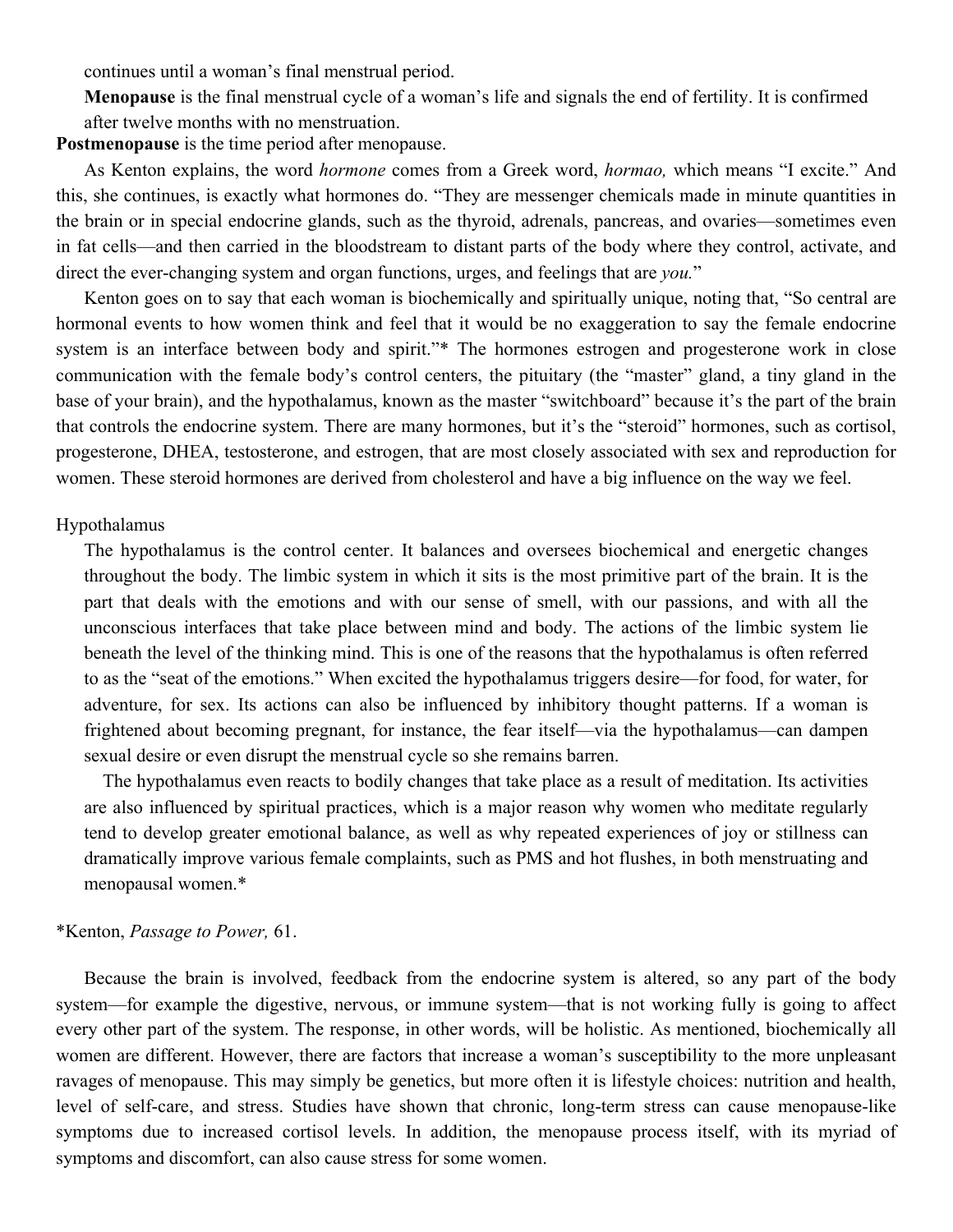# WHY THE BODY STARTS TO CHANGE

As mentioned, the hormonal system is complex, so we will provide a simple explanation here. Depending on factors of health, lifestyle, and genetics, sometime in a woman's thirties or forties her ovaries begin to slow their production of estrogen, which is the sexual and reproductive hormone. Estrogen controls a woman's monthly cycle. It enables a girl to develop into an adult woman, initiating the changes and growth of breasts as well as pubic and underarm hair, and heralds the beginning of menstruation. As estrogen controls the menstrual cycle, it is crucial to fertility. It also keeps cholesterol under control and helps protect bone health (as does progesterone). Estrogen is primarily produced in the ovaries, which produce the eggs. It's interesting to learn that the adrenal glands also produce some estrogen, as do our fat cells. Once created, estrogen is then transported to the body's tissues through our blood.

## *Lower Estrogen Levels*

As menopause approaches, the ovaries begin to slow, causing lower levels of estrogen production. This results in symptoms such as irregular or absent periods, painful sex due to lack of vaginal lubrication, increase in urinary tract infections from thinning of the urethra, mood swings, headaches, difficulty concentrating, and fatigue.

# *Stress, Increased Anxiety, Sleep Difficulties, Fatigue*

As estrogen levels begin to diminish, the reduced estrogen sends a biofeedback signal to the brain, which then starts scrambling for more estrogen from other parts of the body, thus affecting other organs. Since the ovaries are not sending their usual feedback of estrogen to the kidneys or the adrenal and thyroid glands, the lower reptilian brain, the survival brain, responds to a perception that the body is under stress. Now it produces more stress hormones, which make the heart rate increase, which causes palpitations. In response, the higher brain starts releasing stress hormones, with the adrenals pumping cortisol. This explains why women can feel nervous or have increased anxiety as menopause approaches, without any real explanation. "Like hot flashes, palpitations can range from mild to severe. They are rarely dangerous, though they can sometimes be very frightening. They are the result of the imbalance between the sympathetic and parasympathetic nervous systems, triggered by stress hormones, and are often related to fear and anxiety. If they persist, see your doctor."\*

When the higher brain releases stress hormones and the adrenals start pumping cortisol, constant stress prevents the cortisol levels from returning to normal. This can result in too much cortisol continuing to circulate in the body, thus increasing anxiety. Or there can be too little cortisol if the adrenal glands become chronically fatigued.

Many a modern Western woman's condition is adrenal fatigue. Throughout all this the liver is working overtime. It has the capacity to transform the "anti-aging" hormone DHEA, produced by the adrenal glands, into any hormone the body needs. (The one exception is progesterone, which is a precursor to DHEA. That's why it is called the "mother hormone," which we will explain soon.) DHEA is a hormone that functions as a precursor to the male and female sex hormones, estrogen and testosterone, all needed to maintain vital healthy body function. DHEA production peaks in the mid-twenties, and the body's natural levels of sex hormones drop after that time. But when the body is producing a lot of stress hormone, it produces less DHEA, which obviously then lowers the sex response, due to the drop in sex hormones.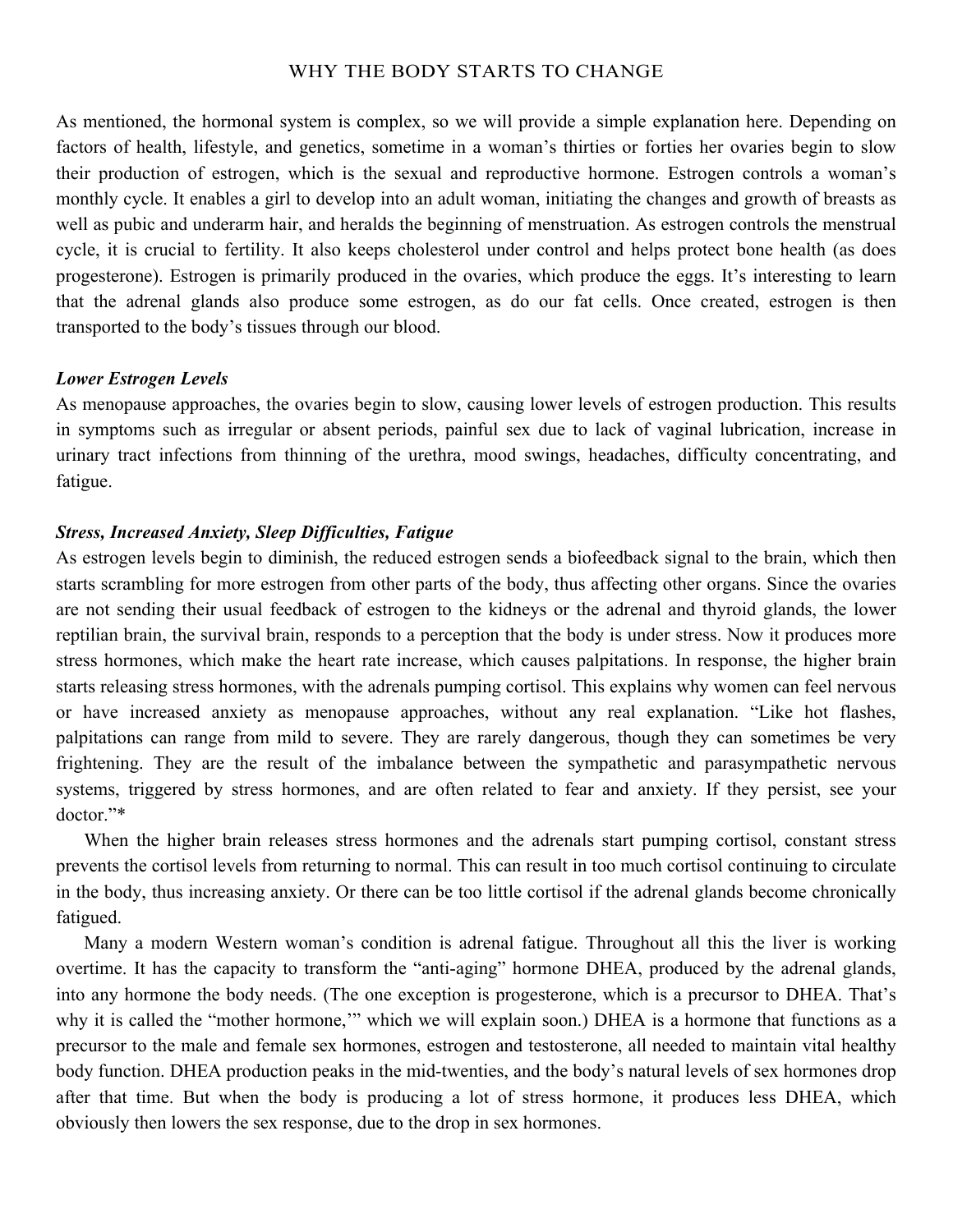## *Stress Depletes Progesterone*

All of this combined with the increased stress hormones affects the ability of the body to relax, unwind, and go to sleep at night. Therefore the menopausal woman is not getting restorative sleep, or she awakens at 3 a.m., unable to return to sleep, and is then exhausted the next day. And so it continues in a vicious cycle. Women who fall prey to this cycle are at risk of spiraling in a downward direction. However, the body is actually designed to regulate itself, and often it will rebound if we give it a little help.

On the upside, many women have reported that the wee morning hours have become their most creative time if they get up and start writing or do some other creative activity. In traditional Chinese medicine (TCM), 3 to 5 a.m. is the "lung time." The lung is responsible for moving *qi* (energy) throughout the body, and helps with the immune function. The lung is also associated with the heart—grief, sadness, regret, or anything weighing heavily on the heart may emerge at this time. It's good to recognize and honor such feelings as they arise.

#### *Too Much Estrogen*

The reduction in progesterone in perimenopause and menopause can cause an estrogen dominance. Symptoms of estrogen dominance include headaches, anger and irritability, breast tenderness, hot flashes, weight gain, depression, mood swings, irregular cycles, heavy bleeding, painful periods, bloating, high blood pressure, and breast tumor formation, just to name a few. Many women are suffering difficult menopause due to this imbalance, possibly aggravated by lifestyle and environmental factors that are now pointing to an oversupply of estrogen in our bodies.

Use of chemicals and hormones in food production, which go into the food we consume, as well as contamination of the water we drink by prescription drugs, including estrogen from the Pill and HRT, can affect the delicate human endocrine system. Exacerbating the problem are common phenomena frequently occurring in most of our lives: overheated nonstick cookware leeches endocrine-disrupting chemicals into food. Offgassing flame-retardants, anything from construction material to carpets, furniture, paint, and household goods, release similar types of chemicals into the environment. Heat causes chemical reactions in plastic water bottles and containers that also leech into food and water. All of these, including common household cleaners and personal care products, can potentially cause imbalances in the human body and are particularly disruptive for women.

The good news is that the body has an amazing capacity to heal and reverse symptoms when given the chance, and when supported in the right way by being mindful of eliminating these risk factors in your life and supporting your body to heal and return to balance.

#### *Progesterone—It's Vitally Important*

One powerful way to balance estrogen is with adequate amounts of progesterone. Progesterone has been around for 500 million years. It has been found in all vertebrates—fishes, reptiles, birds, and mammals, which include humans—and is essential for life. Researchers have found that many ailments and diseases can be remedied by adequate progesterone in the body.

As the ovaries stop ovulating, they stop producing progesterone. A cycle in which a woman is not ovulating can happen at any time in her life, but women often begin to skip ovulating by their mid-thirties. Estrogen can drop by about 35 percent when a woman enters menopause, but progesterone can plummet up to 95 percent or more. Because it affects how she feels, this loss can leave a woman feeling quite compromised, if not completely sideswiped by the more negative and troubling symptoms.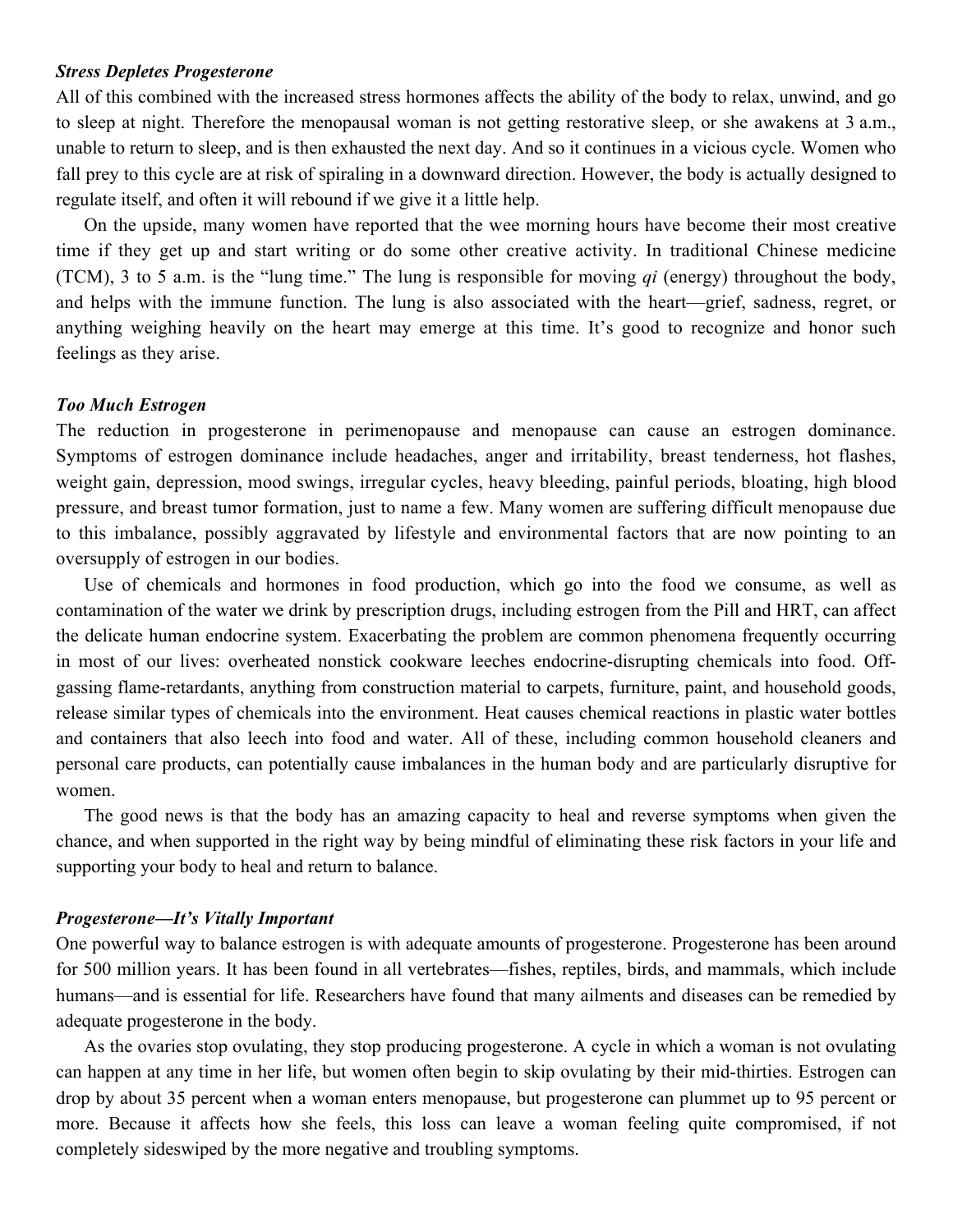For women who suffer from the common complaints of depression, anxiety, hot flashes, weight gain, and so forth, progesterone could be a game changer. Progesterone has a soothing effect on the body and is a natural antidepressant, which makes it vitally important for women moving through menopause. It promotes good sleep and can sooth edginess, anxiety, and panic. It is an essential raw material for life and is a precursor hormone, meaning it has the ability to be turned into other hormones, such as testosterone and estrogen, among others. Therefore, it is referred to as the "mother hormone." It protects against the negative effects of estrogen dominance, as described above. It can also bring surges of libido. We can see the effects of higher progesterone in a healthy woman in her third trimester of pregnancy; she is glowing, happy, and positive.

Progesterone is imperative for healthy bones and helps prevent -osteoporosis. While estrogen prevents bone breakdown, it is -progesterone that actually promotes bone building. It encourages fat burning instead of the tendency of estrogen to increase body fat, can help guard against breast cancer or cancer of the womb, and reduces blood clotting; thus it is an important factor in cardiac health for women.

Primarily made in the ovaries, progesterone is also made in the adrenal glands and can be converted into cortisol. Since stress fires off the fight-or-flight signal to the brain, it can cause excessive cortisol, which lowers progesterone levels. Large meals can also deplete progesterone levels, so smaller meals and avoiding eating too late at night will help you sleep better.

# HORMONE REPLACEMENT THERAPY

Hormonal balancing is a very complex and individual issue. There are plenty of options ranging from traditional Hormone Replacement Therapy (HRT) to bioidentical hormones, and many natural herbal remedies and nutritional supplements, including those used by TCM (traditional Chinese medicine) and traditional herbal medicine. Many women have experienced great relief from perimenopausal, menopausal, postmenopausal, and indeed premenstrual symptoms using these supports. It is worth researching more about the natural ways to balance hormones if you're having trouble with symptoms, as each woman is unique.

Currently, the safety of over-the-counter hormone products (traditional HRT) is deeply questioned by some medical doctors who prefer to prescribe FDA-approved bioidentical hormones. This is largely due to the hazardous effects on women through the 1980s and '90s when HRT was composed of unopposed estrogen that is, estrogen not partnered with progesterone or progestin, resulting in an increase in breast cancers and cardiac problems.

# *Bioidentical Hormones*

Bioidentical hormones have been synthesized from plant sources and their molecular structure is identical to that of hormones in the human body. Doctors who are trained in the use of bioidentical hormones will test your hormone levels and may write a specific prescription for replacement of whatever hormone is deficient, such as progesterone, estrogen, DHEA, or testosterone. This can be made up by a compounding pharmacist that is a state-licensed pharmacist using FDA-approved bioidentical hormones.

The late John Lee, M.D., a pioneer in the research of bioidentical hormones, found that progesterone is so important as the precursor of all other hormones that the only thing women may need is to supplement with a high-quality bioidentical progesterone cream or tablets. Included in his protocol are specific nutritional supplements, regular gentle exercise, and good nutrition. Leslie Kenton has recorded his research in her book *Passage to Power.*

Dr. Northrup gives a very good analysis of bioidentical hormones and the importance of progesterone in *The*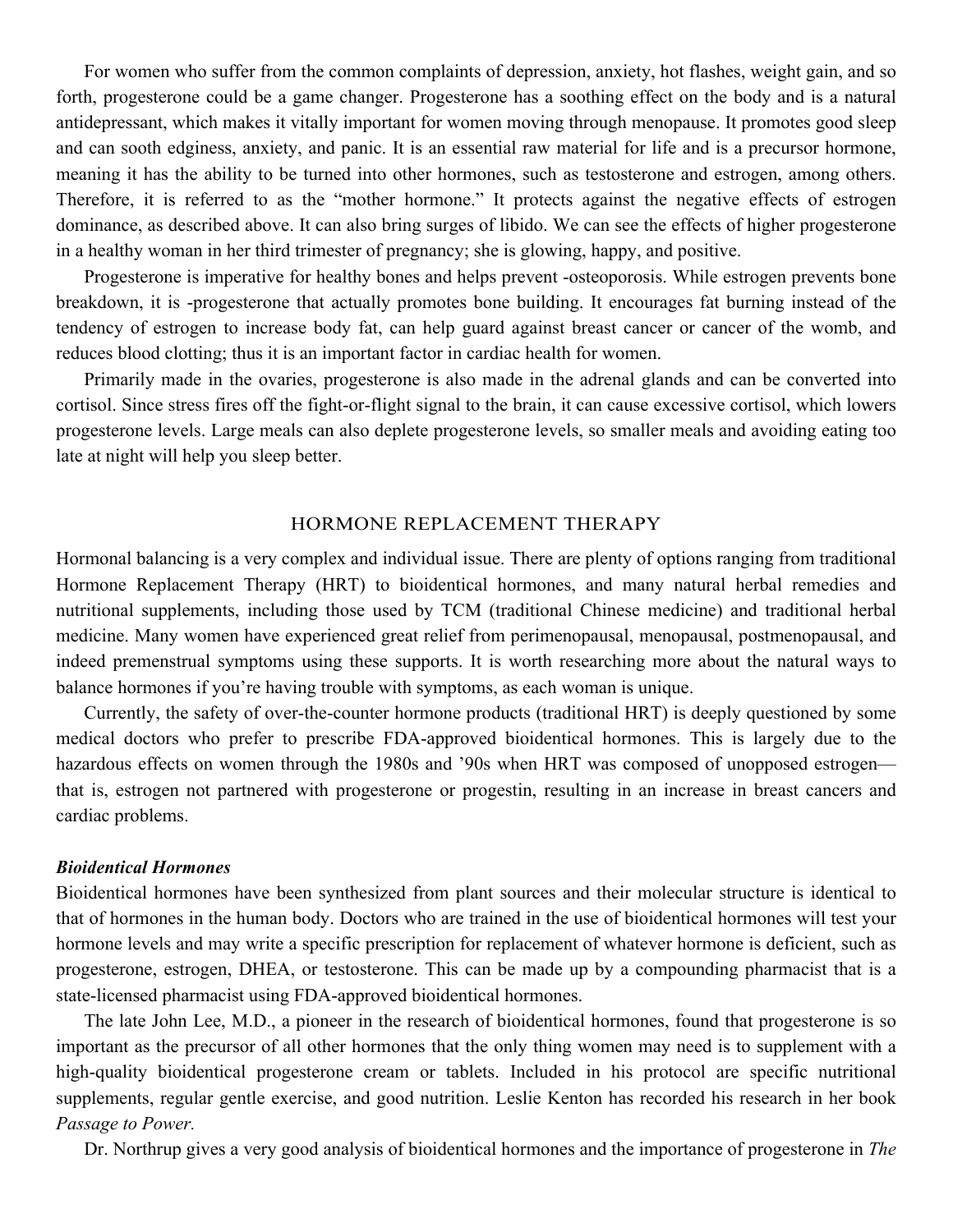*Wisdom of Menopause*. See the back of this book for resources. It must be noted that a safe -bioidentical alternative may be to supplement with a high-quality -bioidentical progesterone cream produced by a good compounding pharmacist. Many women also report that wild yam cream works wonders to relieve their symptoms.

The biggest indicator of what is or isn't working is how you are feeling. If you are on progesterone and feel good, keep taking what you have been taking. If you do not, see your doctor. It's possible you may need another alternative, but in general, many women do seem to feel better on progesterone.

# *A Holistic Approach*

Chinese medicine also offers a sound holistic approach to balancing the female system and has been used successfully for thousands of years. An experienced TCM practitioner can diagnose a woman's state of health and treat accordingly with acupuncture and effective herbal medicines. Others may prefer an Ayurvedic approach. As previously mentioned, every woman's body is unique and will respond differently to treatment, so it's wise to research and experiment. Ultimately intuition and a sense of well-being will reveal what works and feels best for your body.

# Open the *Chi* Channels

In traditional Chinese medicine the kidneys are the source of our spirit (*shen*) and our life-force energy (*chi*). If they are compromised, the life-force energy stagnates and cannot flow to other areas of the body. Acupuncture opens the body's meridians and helps the energy channels to flow. Practices such as yoga, t'ai chi, and chi kung are also beneficial for moving stagnation.

# *Notice Your Feelings*

Something that we and other women we know have noticed is that if you reflect on the split second *before* a hot flash, it is often associated with a thought or feeling that has arisen even before being conscious of it. Sometimes anger or fear or sadness—some kind of strong -emotion—can trigger the sudden onset of a hot flash, which shows how closely associated our feelings are to our hormonal system. Note also what foods you have eaten prior to having these sudden rises of heat in your body and you might find that your body is telling you what exacerbates them and what might appease them.

# *Hot Flashes and the Liver*

Cleansing the liver is very helpful for menopause.

One woman shares her experience with liver detox:

*I thought I was going crazy. My emotions were all over the place. I went from loving mother to screaming banshee. I was desperate and ended up at a naturopath seeking any kind of help. She immediately put me onto a liver detox and herbs, and I have never looked back. Within a short period of time, all my symptoms, including hot flashes, reduced substantially. I felt like my old self again.*

### THE RESTORATIVE POWER OF LOVEMAKING

If the negative effects of stress and lifestyle have a lot to do with how a woman moves through menopause, any change that balances the whole system, such as meditation, yoga, t'ai chi, or a more relaxed style of lovemaking, holds an essential key for contemporary women. Making love in relaxation soothes and calms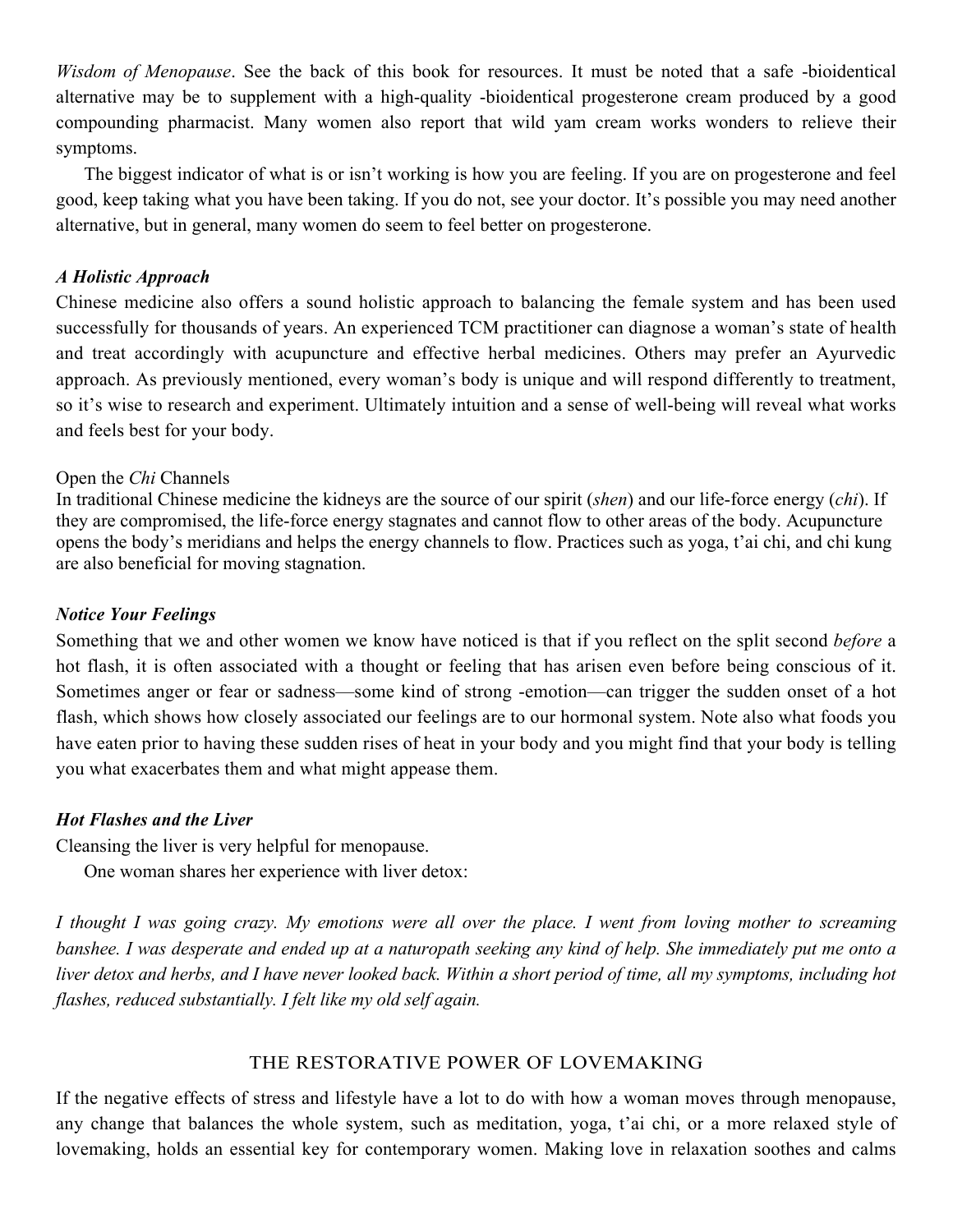the nervous system of the perimenopausal and menopausal woman in a beautiful and natural way. One of the keys to creating this relaxed state in lovemaking may be familiar to mindfulness practitioners—simply bringing awareness to the present. When one is fully present to the immediate moment, all thoughts of past and future become peripheral or vanish. This has been the ultimate aim of all meditation practice: being in the present moment. By this definition, making love moment by moment can itself be a meditation.

Changing the way we make love challenges our past ideas of conventional sex and leads us into a world of wonder where deep healing and restoration of the body and spirit is possible. If we keep relaxation as a staple, a constant, in our approach to making love, then we start to open our minds and hearts to a more inner experience of sex. Because a woman's ability to relax has a vast influence on her hormonal balance, it goes without saying that making love in a relaxed manner can indeed help to balance a woman's overall health.

Conscious, slow sex and making love in relaxation generate a restorative effect in the parasympathetic nervous system, the rest-and-digest response, which is part of the greater autonomic nervous system responsible for involuntary functions in the body. Once the body is restored to balance it can usually make enough DHEA, the youth-rejuvenating hormone, on its own. Studies show that after one month of using the HeartMath system,\* which is basically breathing in and out of your heart center with positive thoughts, DHEA levels increase dramatically and levels of cortisol reduce significantly. This has a positive effect on the whole functioning of the body.

Therefore directing awareness and intention to the breasts during lovemaking, as we will expand on in chapter 7, naturally activates and engages the heart, which then involves the whole body. By activating the healing power of the parasympathetic nervous system, one can extrapolate that it may automatically increase DHEA levels, therefore balancing and healing the whole endocrine system. This naturally restores harmony in the body's systems, and we have repeatedly found, both in our own experiences and those reported by others, that making love in awareness and relaxation also positively balances a woman's fluctuating emotional states, and therefore her hormones.

Hopefully you now understand the importance of hormones, especially for women who suffer in any way or have suffered during the menstrual years. The balance of estrogen and progesterone in particular can have a major life impact. For the woman who is feeling great, there's no need to change anything. But for the woman who's not, it's important to remember the holistic approach: preventive lifestyle and nutritional choices, stress, emotional health, the state of relationships, and the surrounding environment and environmental toxins all have an influence. Most important, every woman should do more of what makes her happy! Whatever supports the amazing hormones and allows a woman to ride the wave of menopause with ease will be of tremendous benefit.

#### • *Recommended Restorative Yoga Positions*

Yoga offers much for a woman of any age to help balance the endocrine system. The following *asanas,* or poses, are particularly good for replen-ishment and for pacifying the adrenal glands. All the yoga poses in this book can be used as a gentle sequence or as stand-alone postures.

# *Wide-Legged Supported Child Pose (Balasana)*

Forward bend is very soothing for the adrenal glands and calms all systems of the body. Turn your head to each side to balance out the neck. It's worth investing in a bolster to support your menopause journey (can be bought from any yoga supply outlet). Try adapting this with a chair if you have trouble with knees or hips.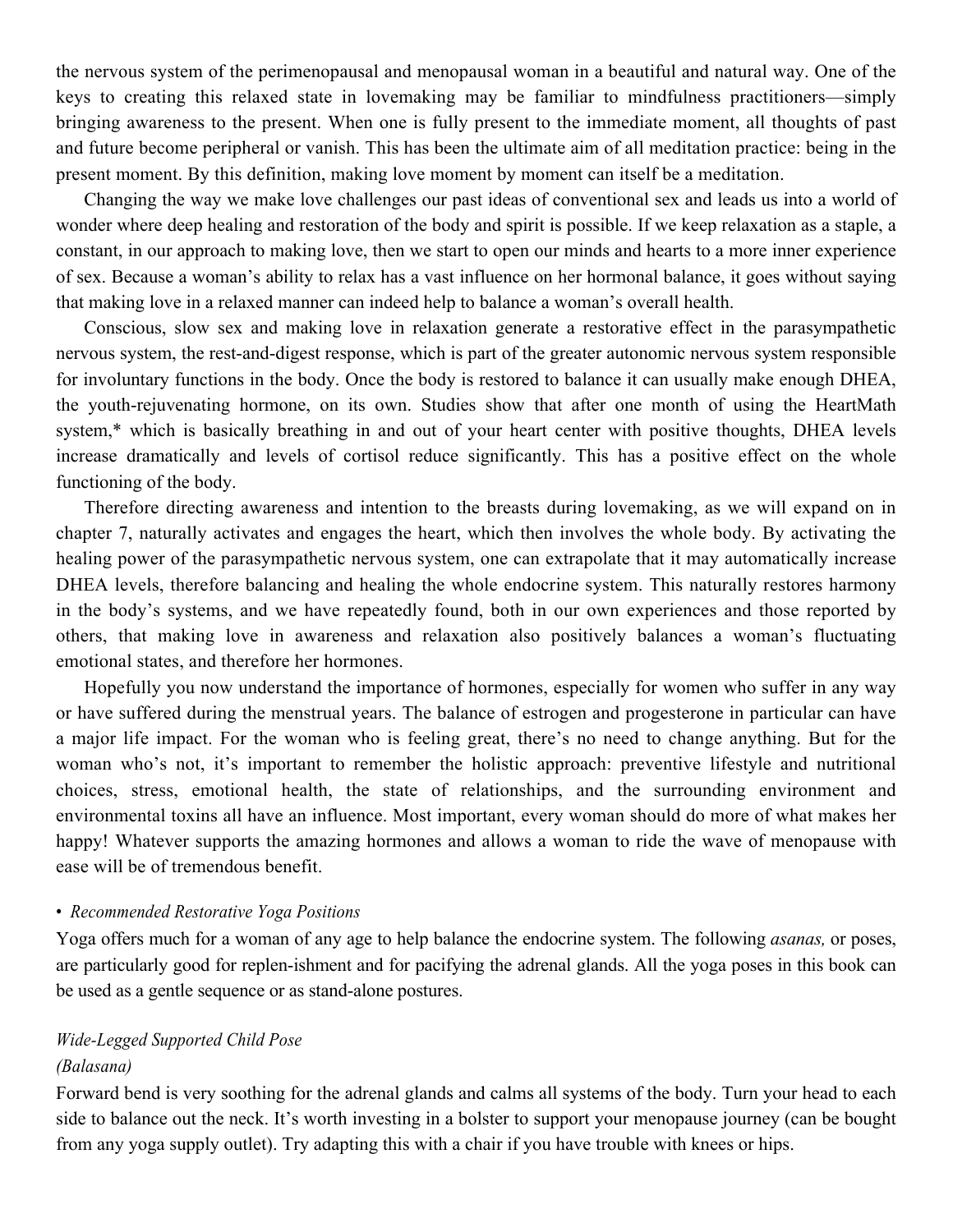# *Reclining Supported Simple Cross-Legged Pose*

# *(Supta Sukhasana)*

This pose promotes a calm mind and is soothing for the whole system. It creates spaciousness in the belly and opens the heart and chest. It also increases blood supply to the pelvis, bathing and bringing nourishment to the reproductive organs.

Note: *Not to be done while menstruating.* It can help with mood swings and can relieve menstrual cramping when done *only* around the time of ovulation.

# *Corpse Pose*

# *(Savasana)*

This pose helps relieve anxiety, nervous tension, and hot flashes, and is deeply replenishing. Placing your hands on your lower belly, breathe slowly into your abdomen three times, feeling your lower abdomen lifting and lowering your hands with the rise and fall of your breath. Then place your hands over your ribs at each side of your chest. Practice upper-body or thoracic breathing slowly three times, feeling your hands moving in and out with each breath. Then relax completely.

When you have practiced this a few times, you may find there is no need to place your hands on your body. Simply let them lie relaxed at your sides as you start with the breathing each time. And then proceed with relaxation. This will help bring equilibrium to your nervous system and calm you. Stay in this pose for at least five minutes.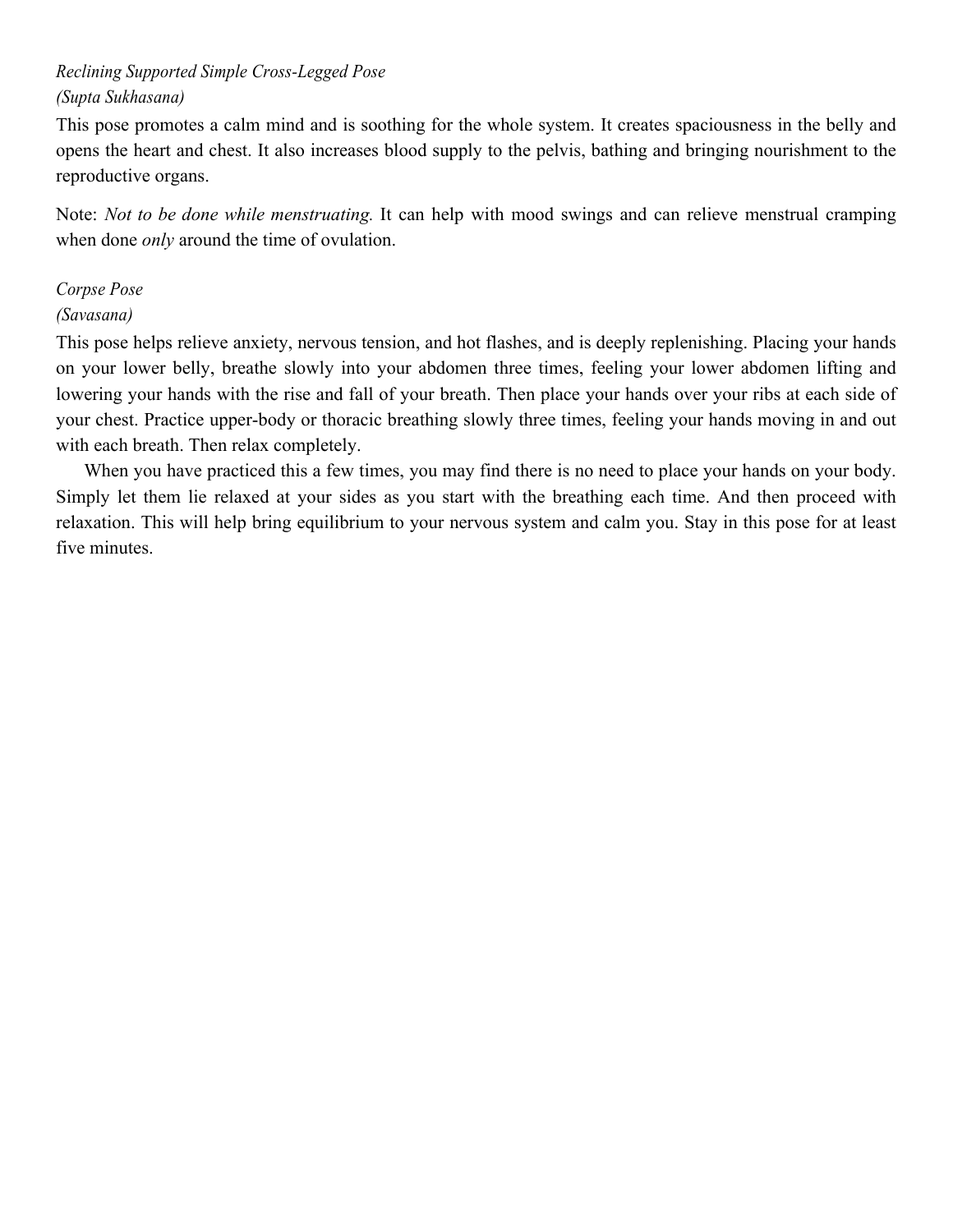# 3 Tantric Overview Your Body Is Not Broken

AS EACH WOMAN'S JOURNEY THROUGH menopause is individual, it is impossible to make allembracing statements about it because so many threads weave into the fabric of personal experience, including culture, genetics, lifestyle, attitude, and life story. At the same time women share in common many highly significant aspects of menopause. This means that a lot of information can be passed on to make the passage easier and empower women, whether they are in a partnership or on their own. Being offered an alternative perspective on female sexuality establishes an increased level of self-understanding and self-trust. So as unique as women's experience may be, the journey is also a universal one, and menopause is inevitable for all women who live beyond their childbearing years.

Even so, as natural an unfolding as this process is, if not encouraged otherwise, women can tend to have tremendous despondency with regard to aging, sex, and menopause. Many women feel themselves to be deficient or lacking in something, and frequently experience a very low sense of self-worth, as if they are no longer "seen." Many women report that they actually feel sexually "broken." Unfortunately much of this despondency is simply due to not having access to important information about male and female sexual energies, their differences, and the way they complement each other at a fundamental level—a level that supports a woman's body and her innate sexual design.

Those women who transit menopause with great ease may nonetheless yearn for more depth and connection in their sexual relationships. Some women enjoy a new freedom in their sexual aliveness, liberated from monthly bleeding cycles, yet seem to have trouble finding men who can meet them on a deeper level in this newfound awakening. Whatever category a woman falls into, there is a drive in the modern woman to have more and to be more. Although there is nothing wrong with such longings per se, actively striving for them can ultimately divert a woman from her essential nature, making it more likely that she feels disoriented. The answer may lie in a new level of inner -anchoring and inner perception that lies deep within her.

# TRUST YOUR OWN BODY

In the coming chapters we endeavor to explain and share with you the possibility of how your attitude to your body, and your understanding of female sexuality, can transform you and awaken what is available to you at this inherently exciting and rich time of your life. We explore the power that this time of change represents for a woman, and what's possible when she turns her awareness inward to her own inner life. Women who participate in our retreats often give us feedback after a few days, saying, "I knew this information all along but I did not trust it," as if the notion were something already hidden within their bodies, within their very genetics.

What occludes this knowing and disturbs the trust in our bodies? Basically it's our sexual conditioning, as explained previously, as well as our general lack of body awareness as humans. We are more in our minds and in mechanical thinking mode than in our bodies and feeling, sensing mode. The way we have made love for centuries has been without attention to the intrinsic energetic qualities of male and female polarities, and with little thought of the holistic and healing potential of sex, beyond its reproduction function. Basically we have lost connection to, and faith in, our own bodies, lost the capacity to listen, follow, and flow with its many impulses, messages, and signals.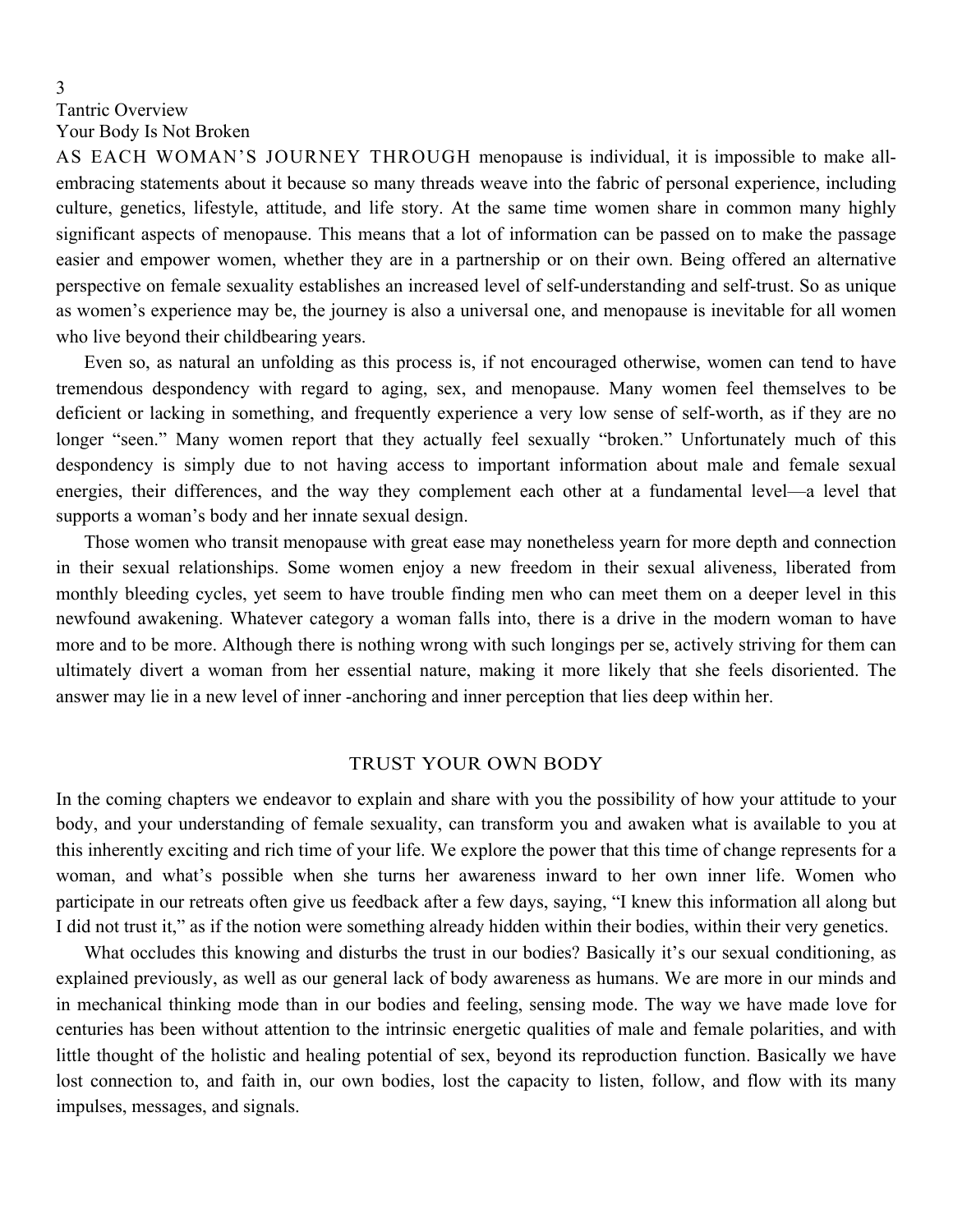# INTRODUCING TANTRA

Tantra has become increasingly popular in recent years. However, there are different levels, interpretations, and associations that can potentially cause confusion. The word itself derives from India's ancient Sanskrit language and means "expansion of energy, expansion of consciousness, web of consciousness." For us, Tantra is essentially this: the ancient art of awareness (mindfulness) applied to the self and to the body in daily life as well as in sex, which ideally is part of daily life. In Tantra sex is not practiced for its own sake, as indulgence or entertainment, but as an instrument for going *beyond* sex, for reaching health, balance, improved couple relationships, self-control, and eventually superior states of consciousness. The tantric practice of sexual reabsorption allows for the conversion and elevation of the huge sexual potential, producing rapid and beneficial transformation of the human being. And this exploration begins with accessing the innate "magnetic" intelligence anchored in our hearts and genitals.

Awareness directed into the body creates expansion rather than contraction, and requires being conscious moment by moment rather than mechanically repeating patterns. The miracle of awareness (or mindfulness) is that it has the power to transform life, dramatically improve its quality, and increase self-love and joy. Tantric awareness amplifies sensuality and can be brought into play at any time of the day (or night!), either with a partner or independent of a partner. And this moment-to-moment awareness is especially powerful when incorporated into lovemaking.

#### *Equal and Opposite Poles*

The essence of tantric knowledge is that each individual forms a complete "magnetic unit." The body carries two equal and opposite energy poles: one in the heart/chest area, and one in the genital area. One pole is male, which is inherently dynamic, or "positive," and has the power to raise energy and awaken vitality. It's important to note that the word "dynamic" in this context does not mean active or refer to activity. Dynamic means there is an inherent capacity to flow that occurs without actively doing anything; it arises of its own accord and comes into play when an environment conducive to its response is created. At times this may happen spontaneously, but it is possible through awareness to consciously create the situation.

The corresponding female pole is inherently receptive, or "negative," with the power to absorb, to take in, to receive. Here again it's important to note that "receptive" in this context does not mean passive or unengaged. It means to be fully present, yet nondoing. And these two powers—dynamic and receptive—are equal forces, while at the same time they are opposite forces that complement each other and work in unison as a single unit, as two parts of one whole.

In the last few decades the truth that each individual carries both male and female chromosomes has been scientifically established. However, Tantra's understanding of these complementary aspects dates back more than ten thousand years.

# *Rod of Magnetism*

The presence of these two equal and opposite internal forces forms a very important biomagnetism that gives rise to a kind of inner magnet. This "rod of magnetism" enables energy and vitality to circulate and stream throughout the body. Effectively, we are all able to circulate sexual/life/chi energy within ourselves, and independent of a partner. Internally this self-sustaining magnetic energy circulates through the body and connects the positive and negative poles. Tuning in to this fine, delicate, and subtle level of inner reality enables every individual to self-nourish and replenish, independent of sex. Basically we are designed in an auto-ecstatic way, meaning each individual has the capacity to circulate blissful energies within, which ironically is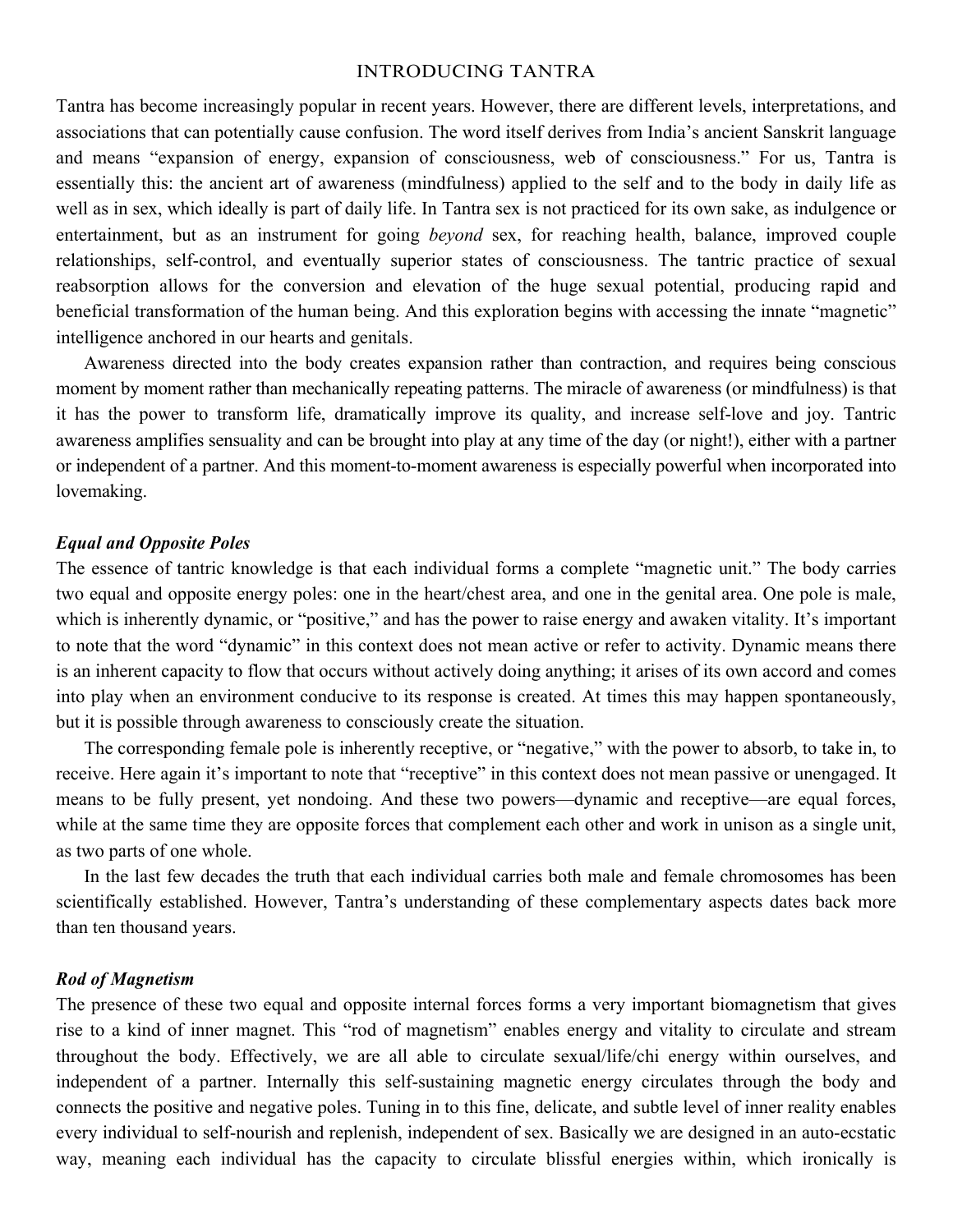considered the highest or most evolved form of sex. It is so helpful for women who are transiting menopause with or without partners to understand their bodies as a resource that can bring a lot of joy and happiness.

Engaging with self in this auto-ecstatic way can lead to heightened states in which an expansion of energy is experienced through the magnetic field that surrounds the body. When the awareness expands beyond the physical body, orgasmic or blissful or ecstatic states can occur in which peace and harmony prevail, where time dissolves in pure presence, as if embraced by the arms of the universe. Such experiences are highly revitalizing, energizing, uplifting, and unforgettable. Whether alone or with a partner, we melt and merge with our own bodies.

Even for those with a partner, ultimately the vitality is circulating within each individual, independent of the other person. This view certainly creates more independence, especially for someone who may be thinking it's about having a significant other.

Reader Suzanna shares her awakening:

*A few years back I had lost all interest in sex. I felt completely broken as a woman. Yet deep down inside, there was a kind, soft voice telling me I was not broken and there was nothing wrong with me, I just needed to find the key to unlocking my inner fire. Then life as I knew it began to implode as my marriage came apart at the seams. To cope with the stress I started to meditate, which is to say I sat still in silence for about fifteen minutes a day listening for that internal kind, soft, guiding voice. During a meditation one night I entered a state of orgasmic bliss that lasted what seemed like an impossibly long time. It was a total game-changer. I suddenly understood that there was something really powerful I could tap into inside, and that sexual pleasure was more about my own inner vitality than about the activities we do together with our bodies. I found your book,* Tantric Orgasm for Women,*\* shortly after my initial awakening and it was a beacon of light on my lonely journey. The information you presented and the way you presented it really spoke to me and helped me move through some limiting beliefs surrounding my sexual potential. I finally felt someone was explaining the unfulfilled sexual experience I'd had all my adult life.*

# *Poles Reversed in Male and Female Bodies*

One of the magnetic poles is in the chest/heart area and the other pole is in the genitals. The dynamic "plus" pole is the life-giving, energy-raising positive pole from which aliveness flows to the equal and opposite receptive "minus" pole, at least in its initial stages. It must be noted here that *plus* and *minus* are figurative terms and do not imply that one is more or better than the other. In women it is obvious that the breasts are the positive energy-raising or life-giving/sustaining pole. In the male body it's equally obvious that the life-giving pole is in the penis/-testicles. Conversely, a man's receptive pole is in the heart/chest area, and a woman's receptive pole is the vagina.

#### *Women's Energy-Raising Pole*

Energy and vitality is "raised" from a plus pole, and not from a minus pole. However, in the usual approach to sex, a woman's vagina, and especially the clitoris, is conventionally considered to be the center of female sexuality. Yes, it's true in the sense that the clitoris is sensitive and creates intensity and excitement, but this is not the way a woman's body opens deeply, not where her deeper, more subtle sexual energy is raised, and not how her body awakens according to a deeper magnetic design. This completely contradicts current views about the clitoris, and only firsthand experience will lead you to question this belief.

The deeper opening of a woman's body happens via the breasts and nipples, and then, *given the time,* will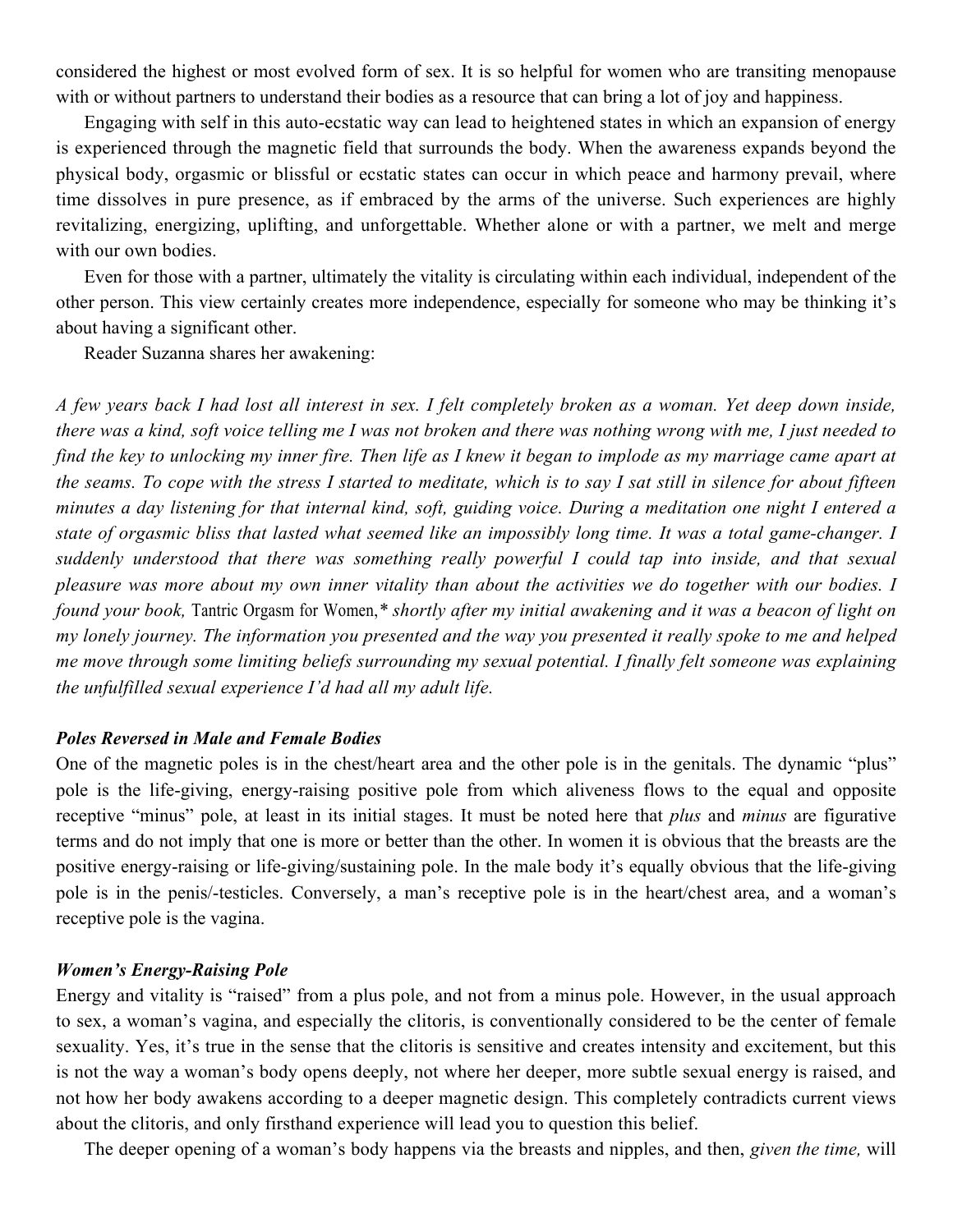be felt as a vibrational resonance or response that opens the vagina and makes the tissues receptive. Engaging a woman's body on this energetic level brings her to a true willingness, where she no longer submits to sex but participates fully.

## *Sexual Temperature*

It's very important to understand that because the awakening happens in the upper body, time is naturally required for a melting into the breasts and the flow and spreading of vitality to the lower body. When this occurs, there is a deep yes to receiving; a woman longs to have the man enter her, to take him inside her. Because of the lack of time and understanding in conventional sex, with the focus on the clitoris, a woman's body seldom opens to its full potential, and thus begins the process of a gradual physical closing down. A woman's loss of interest (after the sexual intensity of the honeymoon phase) is often mistakenly interpreted as frigidity, or being blocked in some way, physically or psychologically. The woman, too, thinks there is something really wrong with her because she can't open up and be ready for sex instantly.

When a woman's body is honored as it is designed by nature—understanding that her body opens differently from a man's and her -sexual temperature rises much more slowly than his—then the woman is totally and absolutely happy to make love, her interest returns, and she begins to shine with love. Countless times we have witnessed this during our couples' retreats. From a starting point of feeling disconnected from a partner, and sometimes not having made love for years, within three days of exploring new sexual territory using new guidelines, there is a huge shift from disinterest to being fully engaged and enthusiastic. What this reveals is that it is not sex per se that is the problem, it's more about how we usually go about having sex.

Figure 3.2 on page 40 shows how the inner magnets of man and woman correspond and fit together because opposite poles are meeting: man's positive lower body pole meets woman's positive upper body pole.

So for example, when man and woman stand opposite each other, effectively they are like two magnets meeting at opposite ends, and the magnets exert a force on each other. So additionally, beyond the individual inner magnetic set up, there is the potential for a circular path and flow and exchange of energy between male and female -bodies, as well as an expansion of the magnetic field surrounding the bodies.

While the figure shows the correspondence of male and female bodies, it is the accessing of inner aliveness as an individual that has priority, and this means that subtle flows and exchanges of energy can also be experienced between female-female bodies and male-male bodies.

#### *Female Body in Its Totality Is Receptive*

It helps to understand that as women, even though inwardly we contain both male/dynamic and female/receptive forces, outwardly on a global body energy level we are female, receptive, and absorbing. And the same is true for men. Inwardly both forces are present, yet, outwardly a man's body energy has a dynamic, flowing, moving quality.

Beginning to understand the receptive powers of her own unique composition and responding to the dynamic force of male flowing toward her or within her or through her opens new doors for a woman. And as already mentioned, it's vital to understand that receptivity is not something to be done and it's not passive and inert; receiving is the intrinsic capacity to take in and absorb, to become a passage. And receptivity is a very powerful force.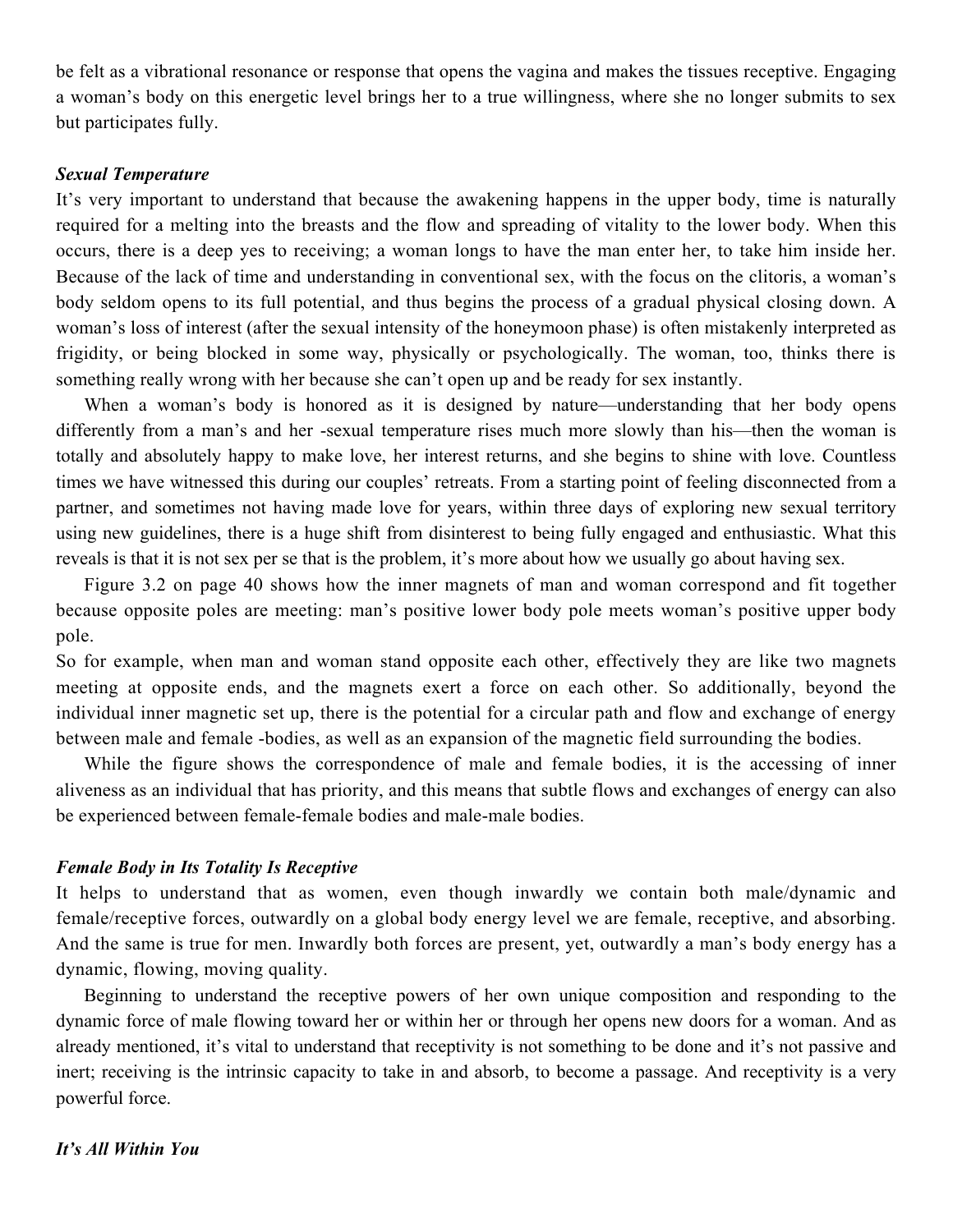The discovery of the subtle level of magnetic aliveness lying within holds a vital key to the menopausal woman's journey. Once a woman understands her inner design and then actually experiences it within her own self (alone or with another), the menopausal woman, and in fact every woman, whatever age she is, can become liberated on an inner level, which then affects how she moves into the world.

For women who are experiencing menopause at present, what it means is this: there is nowhere you need to go to seek what you are yearning for, for it is already here, anchored right in your very own body. For many years in our Making Love Retreats, over and over we have seen women break down in tears from the relief at hearing this foundational interpretation of Tantra. They realize that they simply are not broken or deficient, and that their disinterest in sex is not to do with their bodies—they are not congested or uptight. They are just different! The way the female body opens and readies itself for sex is very, very different from the way the male body opens. And there is certainly a style of sex that is well suited to woman's body energy and her hormonal changes; however, it is different from the accepted style of conventional or traditional sex.

A retreat participant shares her experiences:

*I am an acupuncturist and specialize in menopause. After I experienced several years of postmenopausal vaginal dryness and low sex drive, my husband and I decided to attend the Making Love retreat. I had low expectations that anything would change . . . to me it seemed like my vagina was damaged beyond repair. I was extremely pleasantly surprised that I quickly opened like a flower when I understood that the female body requires a longer time to warm up than a male body, and that for women the breasts are the energy-awakening pole in the body. As a result, my vaginal tissues have regenerated and I am eager for intimacy. I can feel energy pulsing throughout my body and opening my heart. Making love has become so yummy and revitalizing!!!!! I am so surprised at how quickly this has happened!!!!*

#### *Impact of Sexual Conditioning*

Sex as we know it has been informed and impacted by our sexual -conditioning. The imprints of all the misunderstandings about sex that we inherit from our society on an unconscious level start from our earliest years. These sexual patterns and imprints have distracted all of us from our true natures. Of course logically we know that women's bodies and men's bodies are different, but it's the actual way sexual energy arises in the female body, and how that life force moves through and prepares our bodies, that holds the key.

# *Invert Attention*

It is common in our society to be immensely busy directing our energy outward, away from our center. We are tremendously outwardly focused on plans, on getting ahead, on getting results, on setting up and reaching our goals. Similarly, the style in which we make love conventionally goes in this direction too. We are more focused on the other than on ourselves, more outside of our bodies than inside of our bodies. And in sex, we are often more focused on a climax, which usually marks the end of sex, than being present and letting things be and unfold.

In place of the habitual outward movement of attention and energy, we make suggestions throughout this book to replace it with the opposite, with an inversion of your attention to inside the body as an anchor point for your awareness. Internally this attitude and level of mindfulness can indefinitely and substantially nourish you at this important time of your life and as you advance into your later years. With the understanding that there is nowhere you need to go to seek what you are yearning for, a new sense of self-worth can start to fill you up and flow through your body. Tuning in to the subtle aliveness, ever present within you, is like having a light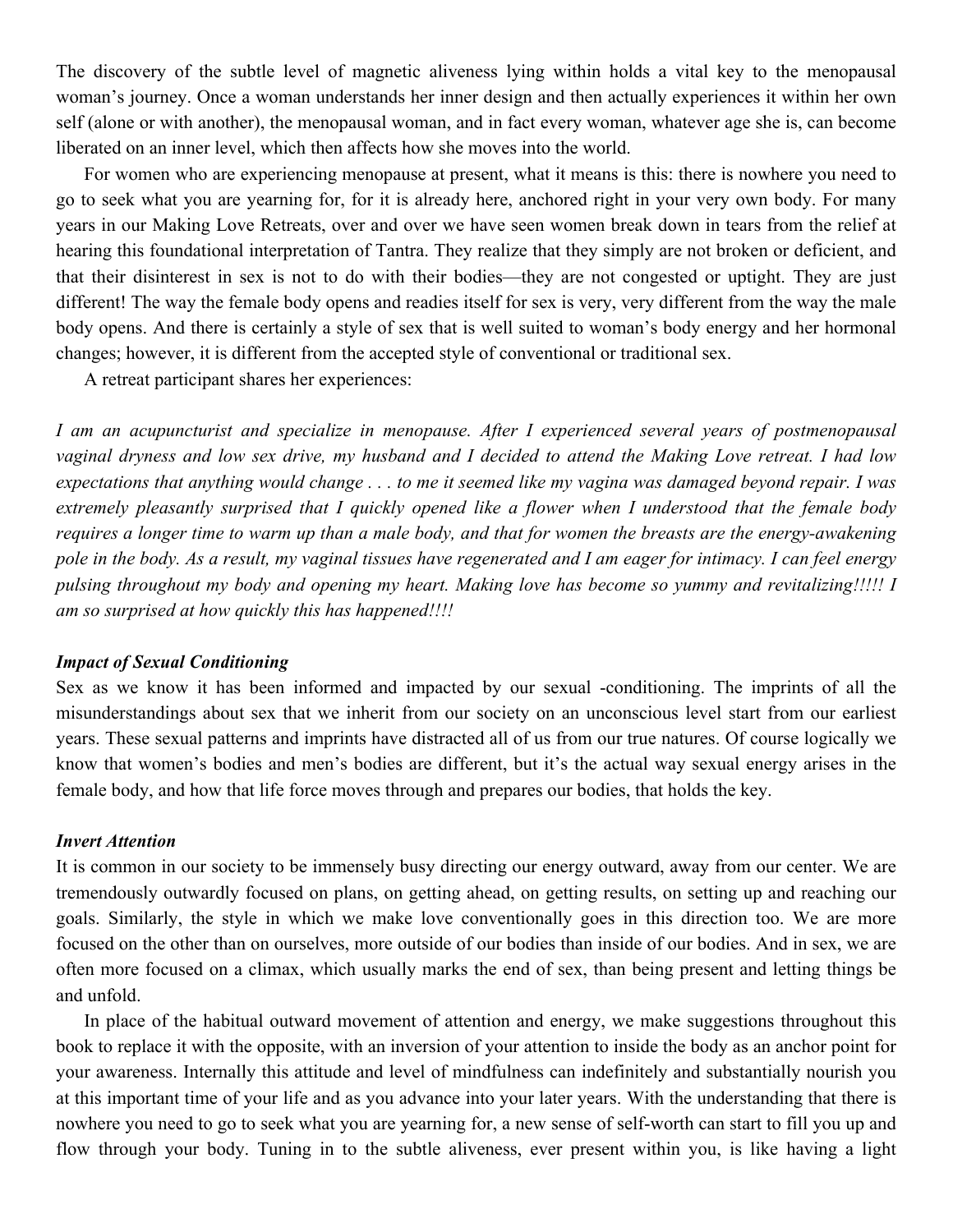suddenly switched to the "on" -position. We see women (within a couple of days) start to blossom like the delicate, yet strong and beautiful, flowers they truly are. Metaphorically speaking, they appear to grow quite rapidly from seedling to flower in grace and confidence.

#### YOUR BODY IS PERFECT AS IT IS

If you have felt, or feel, as if you are broken, that your body doesn't work anymore, that it doesn't work as well as it used to when you had raging hormones in your younger years, we are here to reassure you quite loudly that it does! And it works perfectly and beautifully, just differently. Through the explanation we give, you will come to know that clearly. You're not broken. You are simply going through a natural change, a natural phase of womanhood, and potentially one of the most powerful times of your life. There's just less drive in a woman's body to reproduce now that the hormones are not running around frantically looking to mate.

Women interpret that as being deficient. It's simply hormones changing the biological response, but there is a far greater power that can come with this period of life. A quieter and more inward silence is available now, and there's a different type of power in that. Ease and grace replace headiness and the intoxicating flood of revved-up reproductive hormones. The natural potential within the body and heart are alive right now. It is simply a matter of shifting your perspective to a more inner experiencing. Nature's arrangement of our hormones to create life is now moved to a level that allows our bodies to give birth to another kind of life, a life more of our choosing, of our own calling.

Women's problems during menopause and difficulties with having sex are seen as pathology in this modern age. We want to remove it from the pathological arena and raise it into the realm of health and well-being. And that requires a shift in attention, to look to what is innately healthy and alive in the body, instead of what "appears" wrong. This creates space for a shift in the psyche, and the inherent health of the body will follow.

#### *An Energy Body, First and Foremost*

What gives our bodies life is the life force, or chi. This is the energy body, albeit invisible. When we can reroute our attention inward, anchor and reference ourselves from inside rather than seeing ourselves from the outside (how we look, what we do for a living, whether we have a mate or not), there is new ground available to us as women. When our minds live only in the realm of the physical and the external, we forget the energetic reality of the body and its innate and holy potential, its capacity and intrinsic thrust to come into balance and wholeness. When the appropriate environment is created for the body to open at a deeper level, no matter what age, open it will.

#### • *Resting in Consciousness*

The aligned position for resting in consciousness is perhaps the most delightful and beneficial practice an individual can do (if you have a partner or not) on a regular or even daily basis. It is highly recommended because the awareness is turned inward and brings you and your body into focus. The practice needs a minimum of twenty to thirty minutes and is as simple as this:

Lie down, close your eyes, and bring your awareness within your body. It's important to lie with the spine, head, and neck in a straight line. You may need a flat pillow to support your head, but be sure that your head is not tilted upward. Alignment is crucial as it contributes tremendously to the level of your presence.

Place a pillow beneath the knees to support them, so they are slightly softened and curved, which will greatly enhance your capacity to enter into the body and relax.